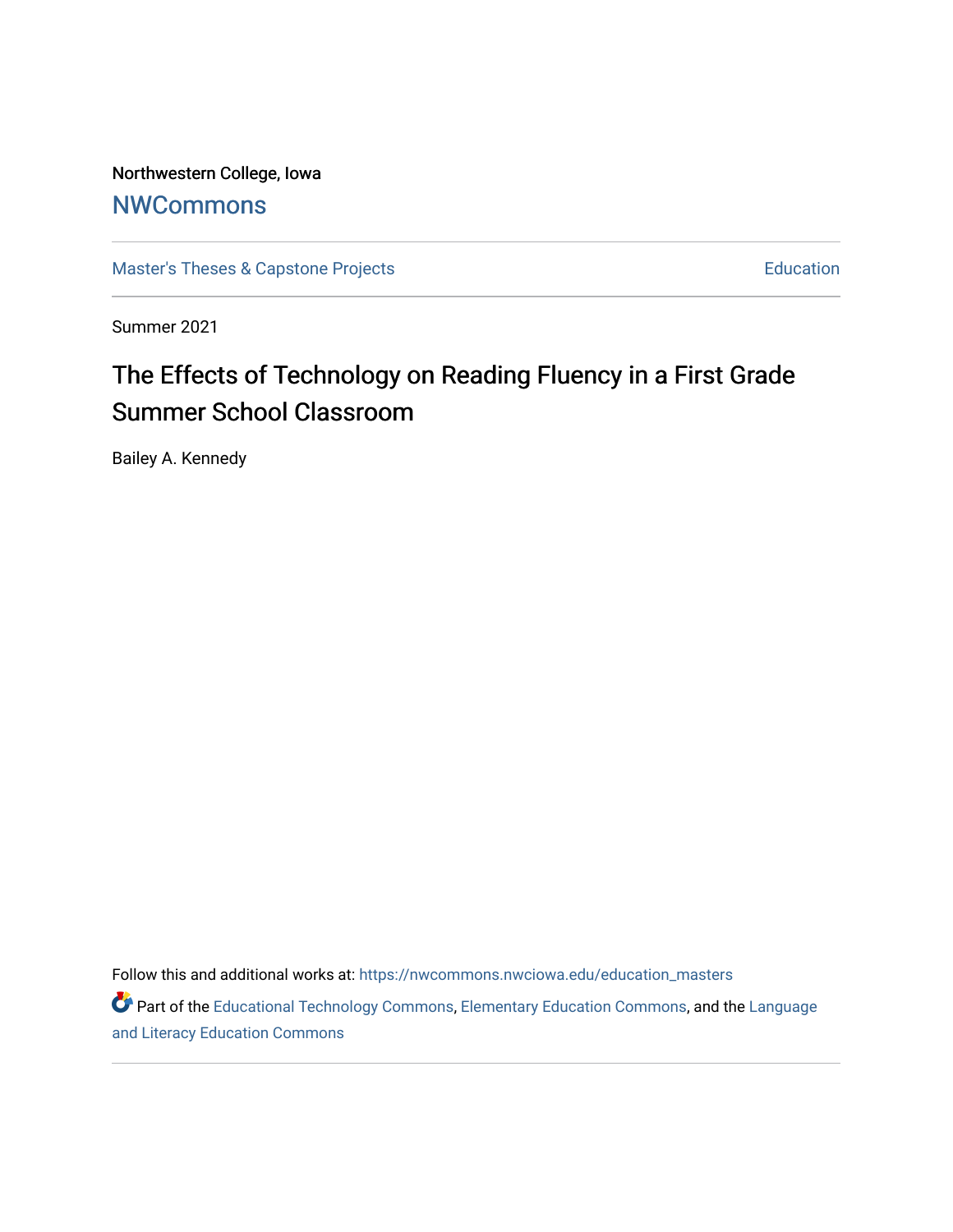# **The Effects of Technology on Reading Fluency in a First Grade Summer School Classroom**

Bailey A. Kennedy

Northwestern College

An Action Research Project Presented in Partial Fulfillment of the Requirements For the Degree of Master of Education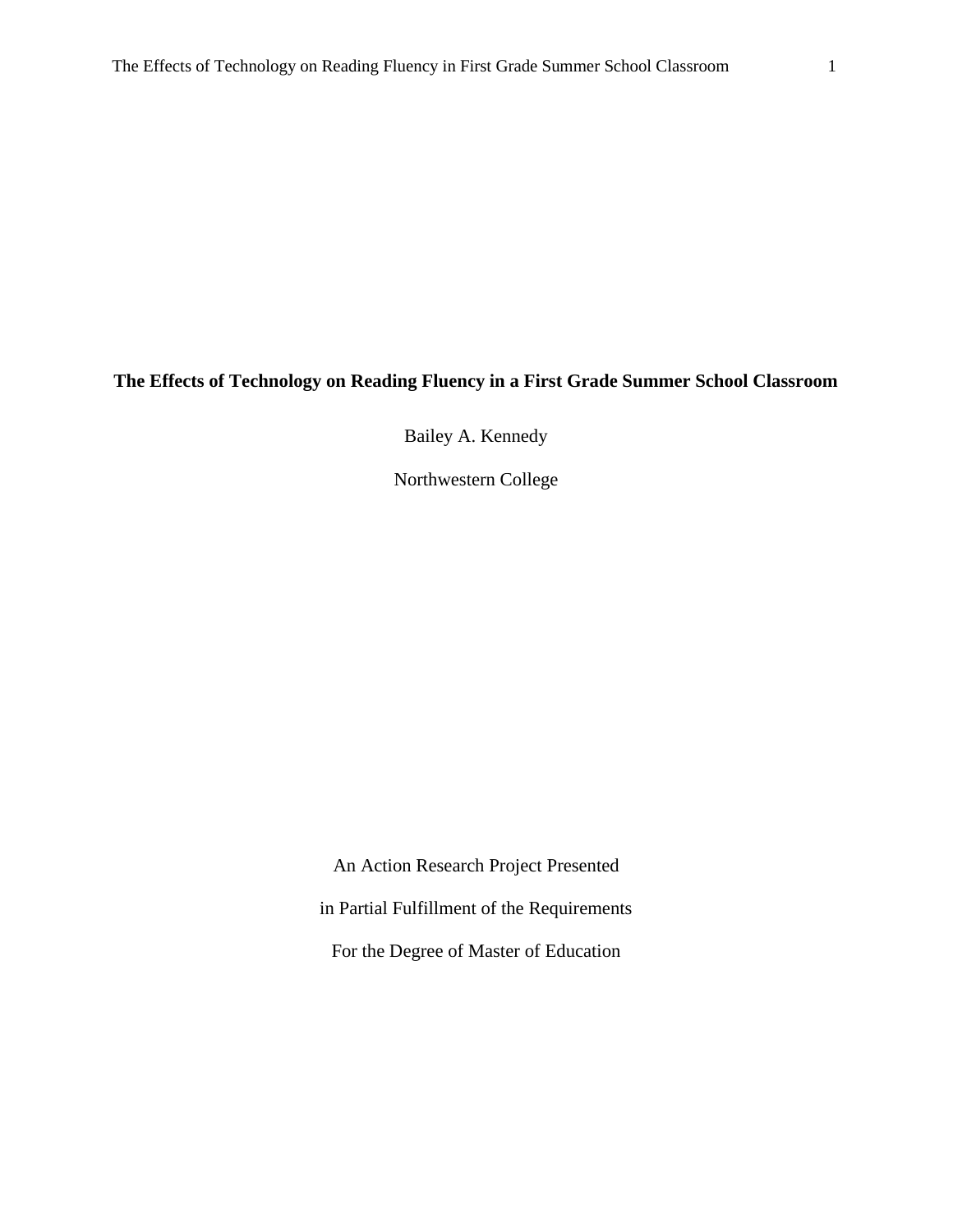#### **Abstract**

The purpose of this action research project was to determine if the technology app EPIC! is more effective in helping first-grade students increase their oral reading fluency skills compared to a teacher-assisted, non-technological intervention. Before the interventions began, the students completed three oral timed reading passages at the first-grade level by FASTbridge. This score was used as a baseline for the data. The intervention lasted for two weeks. The experimental group completed stories on the application EPIC! for 15 minutes each session, while the control group completed research based educational games with the researcher. Both were done in addition to all students receiving regular classroom reading instruction. A post-test was then given to determine how all students' fluency skills were affected by the intervention using three FASTbridge passages at the first-grade level. The data collected was used to determine how many words per minute a student read on the pre-test versus the post-test. The findings indicated that students in the teacher-assisted, non-technological intervention improved fluency scores by seven more words correct per minute compared to the experimental group using EPIC! only increased fluency by one more word correct per minute.

*Keywords*: reading intervention, oral reading fluency, first-grade, technology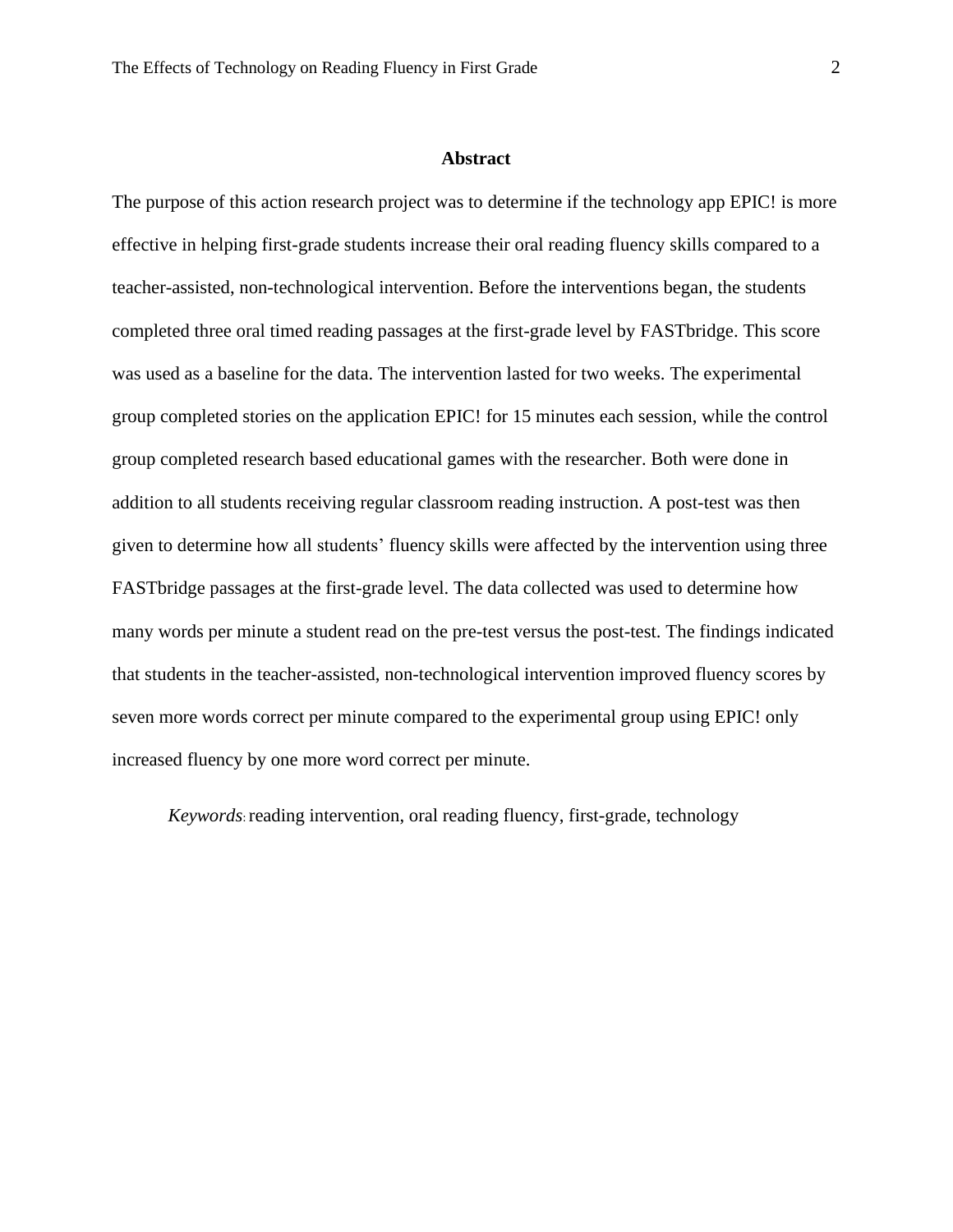# **Table of Contents**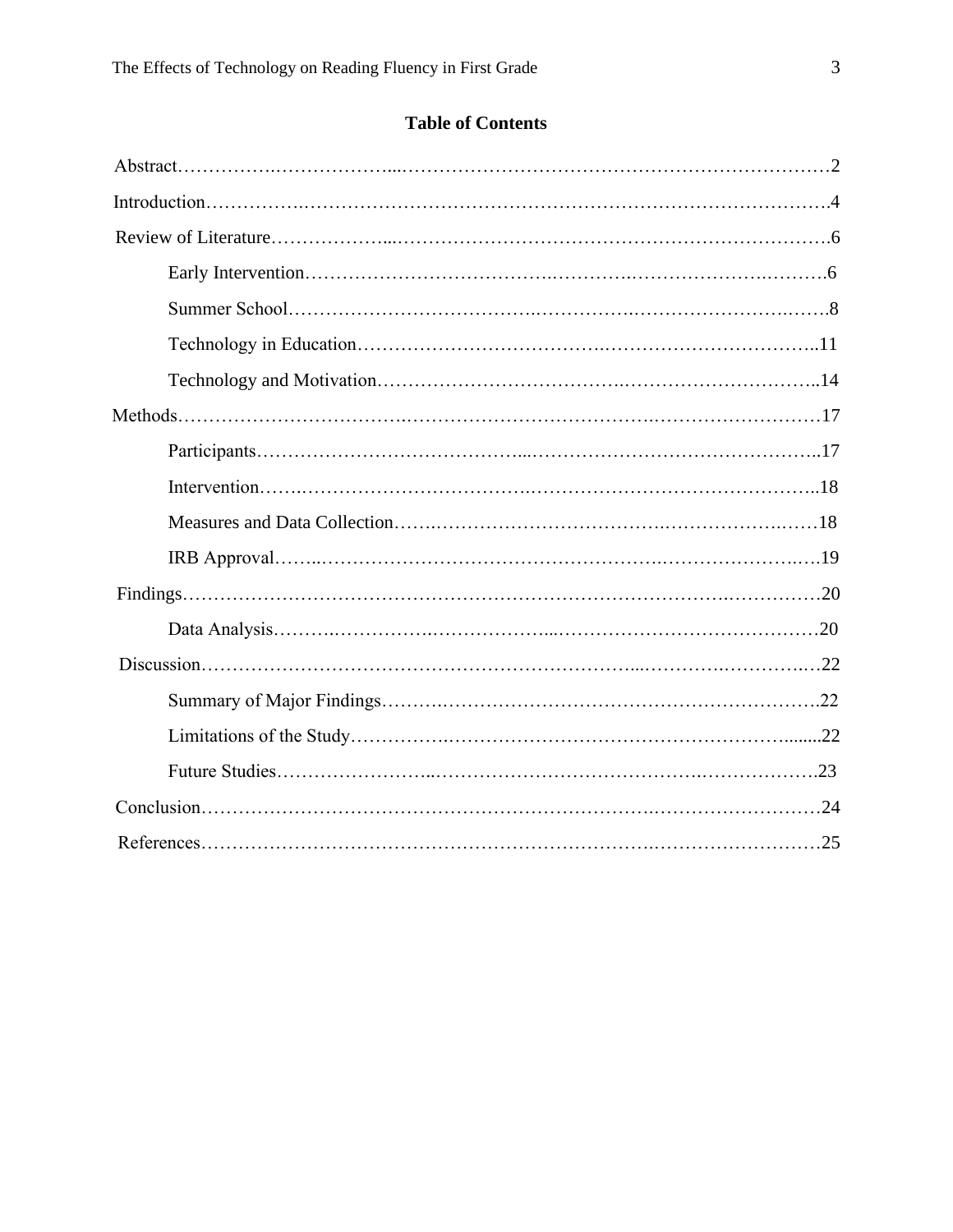#### **The Effects of Technology on Reading Fluency in a First Grade Summer School Classroom**

From a very young age, children are increasingly using digital media (Kucirkova, 2019). The infusion of technology in American society has caused rapid changes in educational environments. Internet access has infiltrated classrooms across the country, and researchers have begun to look at how technology has changed the way students access information (Hess, 2014). Kucirkova (2019) states, "This phenomenon, coupled with the undisputable benefits of children reading print books, makes it imperative to identify the benefits and limits of children's digital books." Using technology in the classroom to improve students' reading abilities is something that continues to be questioned. This is due to the fact of the many platforms. These aspects of reading are really improving through the use of technology rather than being teacher taught. The findings of studies on the topic arrive at mixed results, with researchers following different theoretical and methodological approaches and reaching different conclusions, as highlighted in two recent literature reviews (Kucirkova, 2019; Reich, Yau, & Warschauer, 2016).

Research on the use of children's digital books has grown over the past two decades into a multidisciplinary and methodologically diverse area, with a focus on qualitative or quantitative research techniques and books produced commercially or by researchers (Kucirkova, 2019). Reports have shown mixed reviews on whether digital books are more beneficial then print books (Kucirkova, 2019 Pg. 209).

Reading is probably the most important academic skill because it is the basis on which many other academic activities are built (Gibson et al. 2014). It is particularly important to help young readers acquire critical reading skills such as reading fluency. Gibson agrees (2014) reading fluency is defined as the ability to read connected text with speed, accuracy, and proper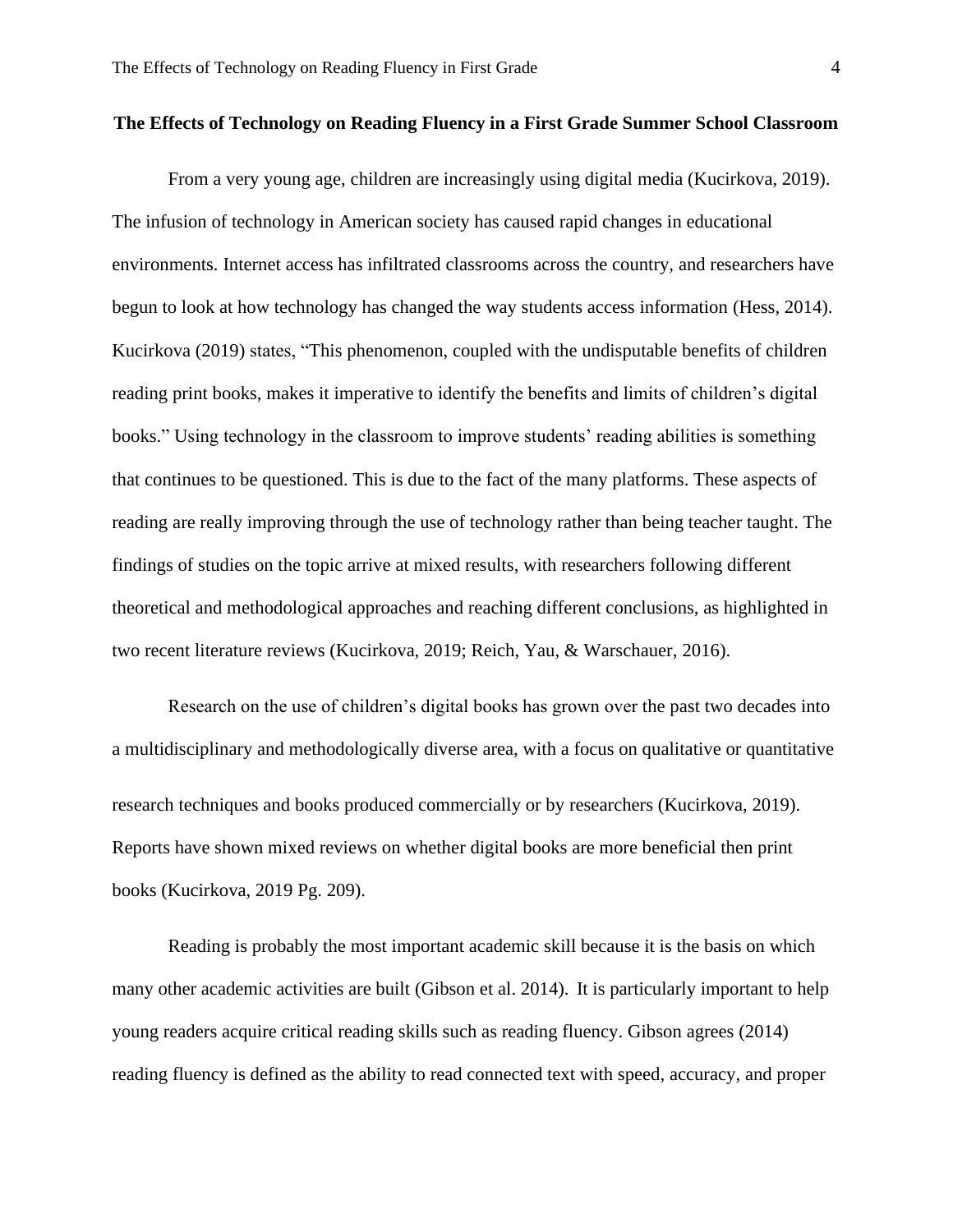expression (as stated in Bursuck & Damer, 2011). A way to assess a student's proficiency in reading fluency is by measuring the rate at which they read connected text passages out loud. This measure is referred to as oral reading fluency (ORF) and rates are typically measured using novel or unfamiliar text passages during one-minute timed tests (Gibson et al 2014). Fluency can be taught using many different strategies; the use of technology can be used to help motivate students to become more fluent in reading.

Many lower elementary students are not at their expected fluency level for their age. There are many different interventions teachers use to improve student fluency: fluent reading modeling, repeated reading, phrased reading, reader's theatre, poetry books, and the list goes on. Most teachers have access to all of these interventions listed above and many more. It is the discretion of the teacher to decide which intervention will ultimately help the students to succeed the most in reading fluently.

The purpose of this action research paper is to look at how Epic! (an iPad app) will improve reading fluency for first grade students. Students completed four-to-five 15-minute sessions each week for two consecutive weeks. The digital application Epic! was used to help motivate and potentially improve oral reading fluency skills. The research question is the following, how does technology engagement, specifically the application Epic! affect first grade students' oral reading fluency skills?

The literature review contains articles ranging between 2014-2021. The articles were found using the proquest database from the DeWitt online library through Northwestern College these articles utilize a variety of search terms, such as fluency in lower elementary, reading in summer school, first-grade fluency, technology in reading, motivation using technology, fluency in lower elementary, digital books in elementary, and the effects of computerized learning. The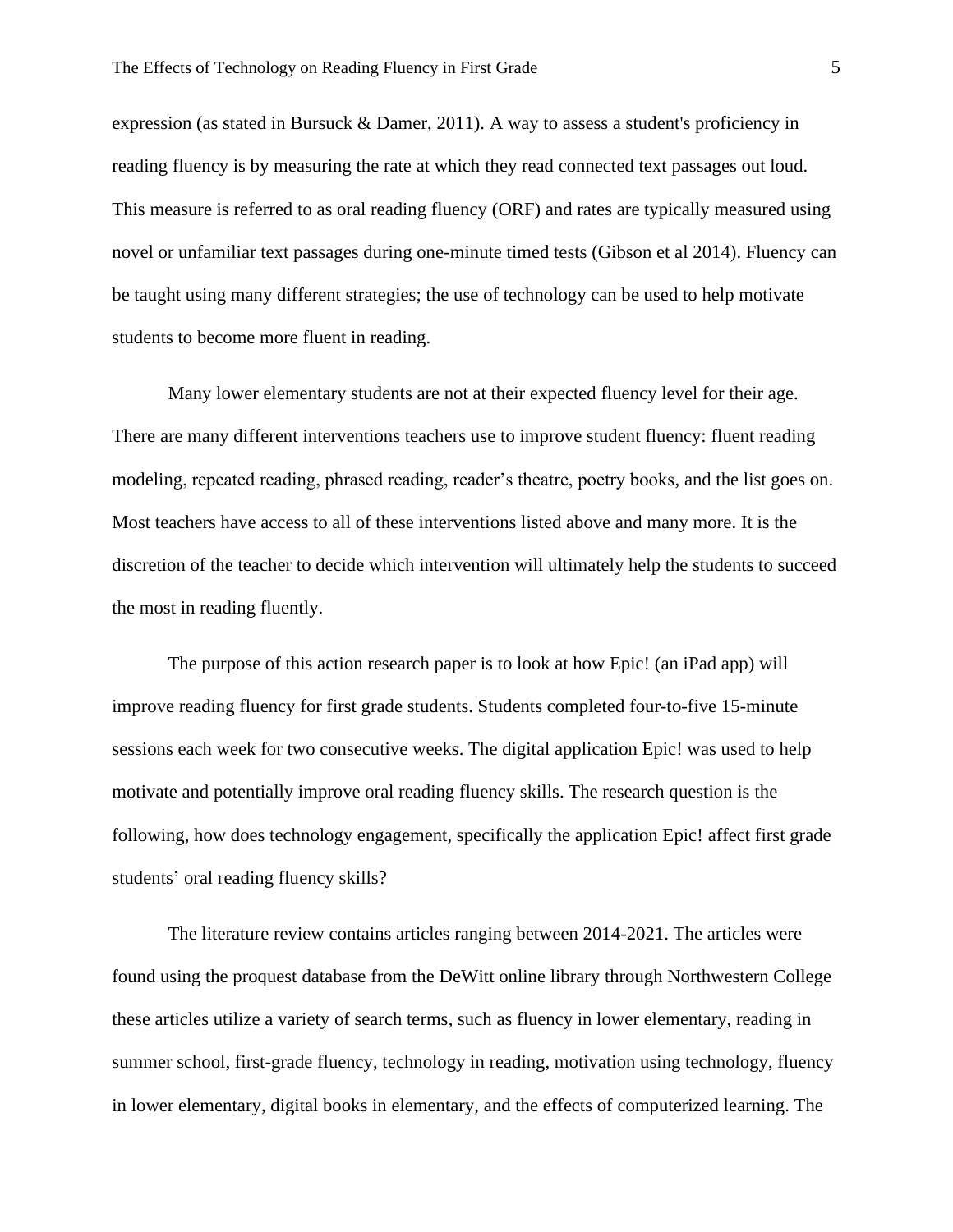core of this literature review focuses on how fluency is affected through technology and summer school. The literature review will contain numerous theories on fluency in lower elementary, motivation using technology, the affects technology has on students, and how summer school plays a part in struggling readers' academic skills. The intention of the study is to identify how Epic! will affect first-grade students' fluency skills.

## **Review of the Literature**

According to Bayless et al (2018), education has become an interesting topic for scholars due to the changing factors and trends in the area. Although scholars have studied various aspects of education, including the role of technology in transforming the practice, there are significant areas which require further research. This paper examines early intervention, summer school, technology in education, and the manner in which technology motivates students.

#### **Early Intervention**

Early interventions are strategies parents and educators use to improve students' reading fluency and other academic skills at a young age. Afterschool programs have become some of the early interventions embraced in the United States. According to Bayless et al. (2018), afterschool programs (ASPs) in the United States have been implemented in low-income neighborhoods to enable at-risk youth to access educational support services to increase academic skills. However, the effectiveness of ASP's has prompted debates due to the fact some believe they fail to improve the learning outcomes of students. However, studies have found participation in ASPs is associated with improvements in broader academic performance indicators such as grades or test scores (Bayless et al. 2018). Some ASPs also have demonstrated positive long-term effects on academic achievement during high school and college (Bayless et al. 2018). These features show after school programs have developed into early intervention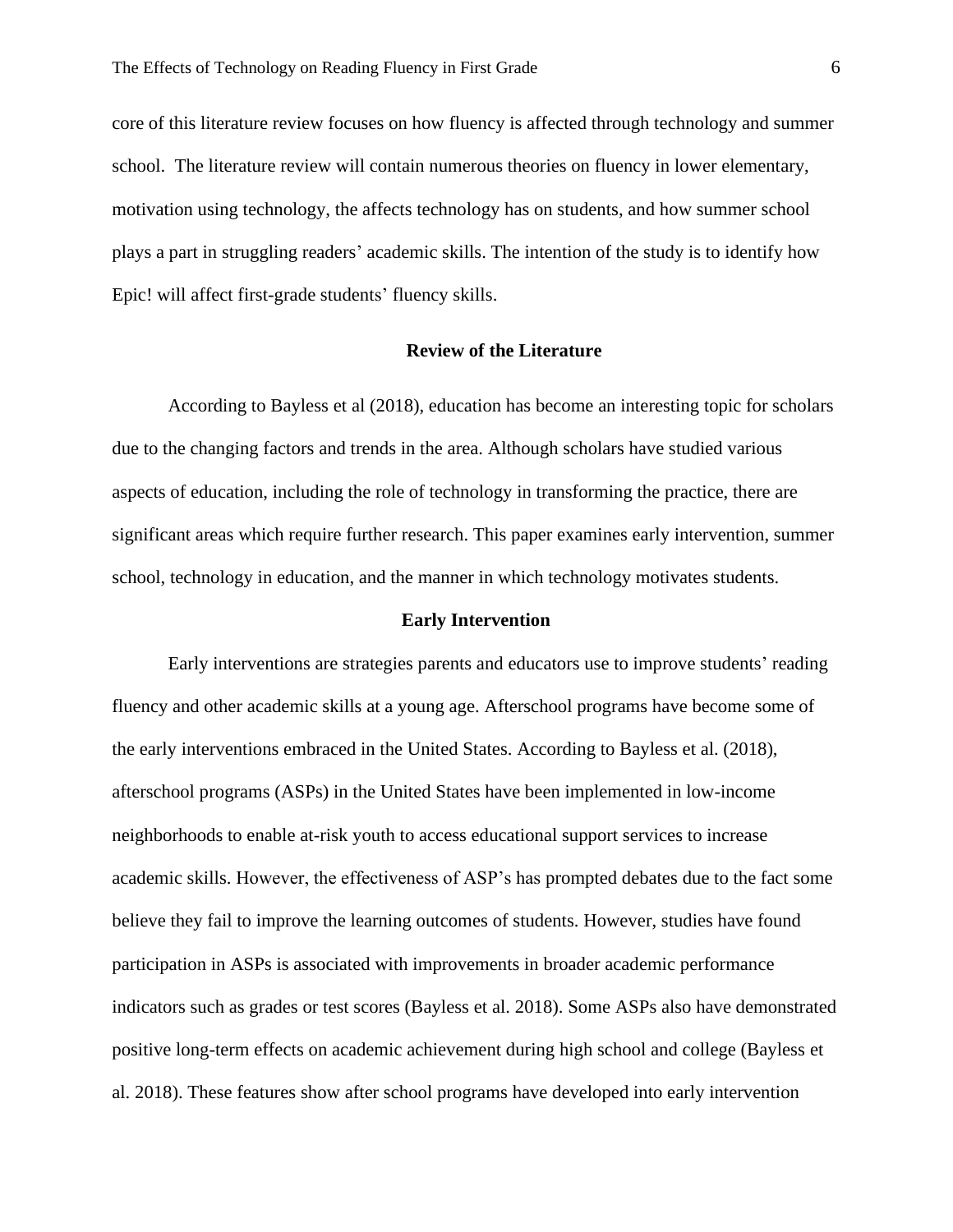programs, specifically to improve academic achievement or reading fluency of learners. The programs are there to help students to become more fluent in literacy and their reading skills by targeting each child's difficulties or areas of struggle in various contexts.

Another type of intervention used are computer-assisted reading programs. Messer and Nash (2018) studied the impacts of a computer-assisted reading program as an early intervention in a randomized controlled trial with 78 English-speaking, seven-year-old children. After ten months, the experimental group had significantly higher standardized scores than the control group on decoding, phonological awareness, naming speed, short-term phonological memory, and executive loaded working memory (Messer & Nash, 2018). The results of their study indicate computer assisted reading programs were suitable in raising students' educational achievement by comparing results from standardized testing. The results also indicate early intervention is an essential part of helping students to improve their reading capabilities when it comes to fluency and accuracy. Computerized assisted reading programs also play a large role in motivating students to accept different ideas which are made to better their overall academic performance.

On a related note, Relevant and Culturally Engaging Stories, otherwise known as RR (RACES Reading), is a computerized intervention program made specifically for student to have more effective and actively engaging material included in their learning. This has become a great tool for teachers to use during intervention time and in different learning situations. A study conducted by Telesman et al. (2019) on five first-grade African American students at risk for reading failure demonstrated a functional relation between the use of RR and student gains in oral reading fluency (ORF) and comprehension. The following data suggests RACES Reading provides an appropriate intervention context to improve learner's academic performance. The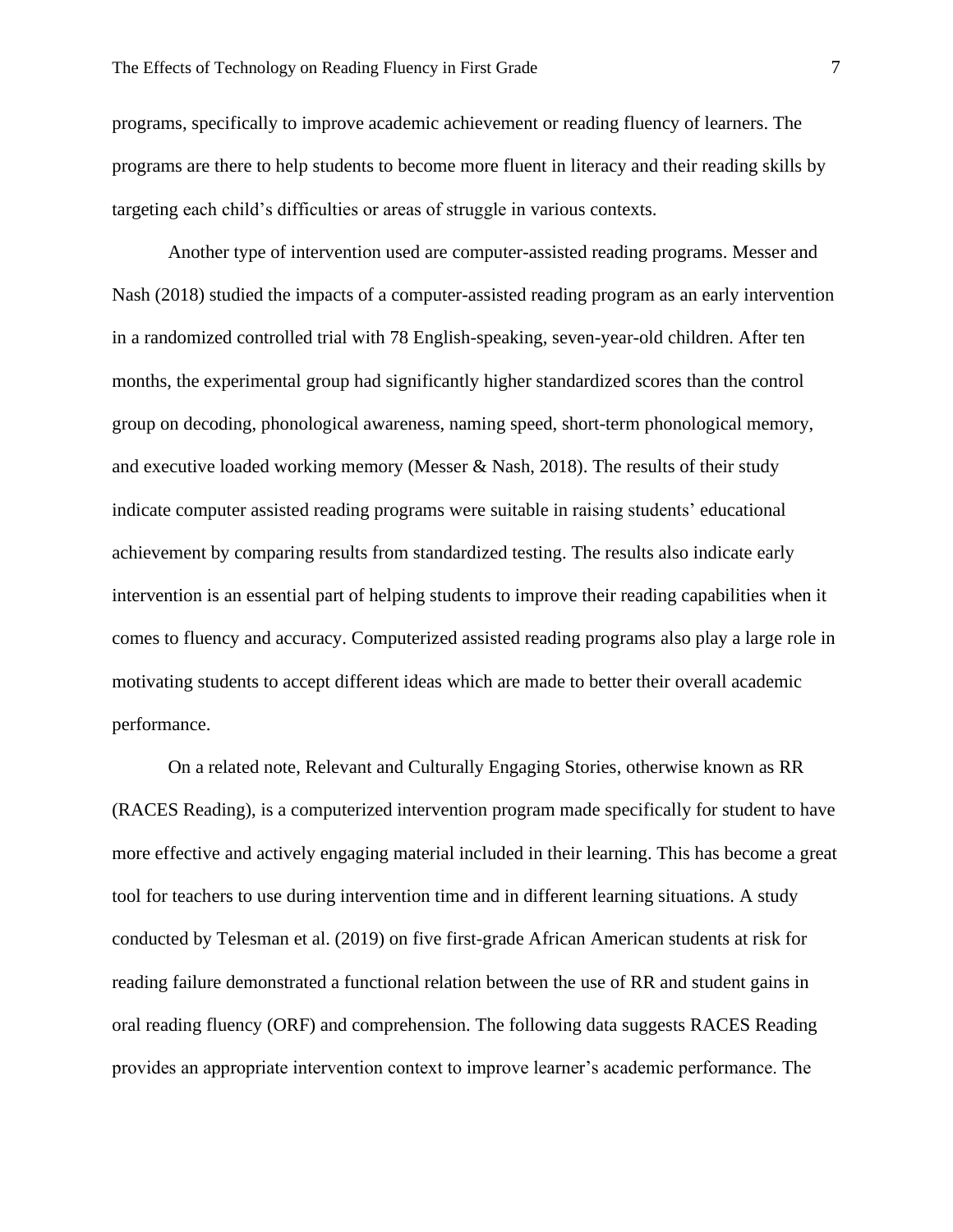researchers found all five students show an upward trend from baseline through intervention when reading novel comprehension passages. Sixty percent of learners show an increase in fluency of more than 200% (Telesman et al. 2019).

The findings of many studies show early intervention supplies ideal tools lead learners to improved academic performance. Nonetheless, researchers accept the effectiveness of early intervention programs depends on the commitment of teachers and parents as well as the alignment of the program with children's interests. According to Telesman et al. (2019), reading achievement has significant implications for students' future success, and addressing reading concerns early and comprehensively should be paramount. Therefore, early intervention programs are there to help raise the reading comprehension scores of students to increase their ability in order to navigate challenges in school contexts. Telesman et al. (2019) explain how maze scores on comprehension passages also increased significantly for four out of five students when using an early intervention program. Despite the effectiveness of intervention programs, researchers have not reached a consensus on a standardized early intervention program.

#### **Summer School**

Summer schools are increasingly becoming integral in improving the reading outcomes of learners. Christodoulou et al. (2017) conducted a study in a summer outreach program to determine the efficacy of an intensive reading intervention implemented during the nonacademic summer involving 47 children with reading disabilities or difficulties (RD). The research established direct evidence of widening differences in reading abilities between students with RD who do and do not receive intensive summer reading instruction (Christodoulou et al. 2017). This study indicated summer school is and has become an important part of a child's academics in order to help improve student's reading abilities and outcomes. After completing research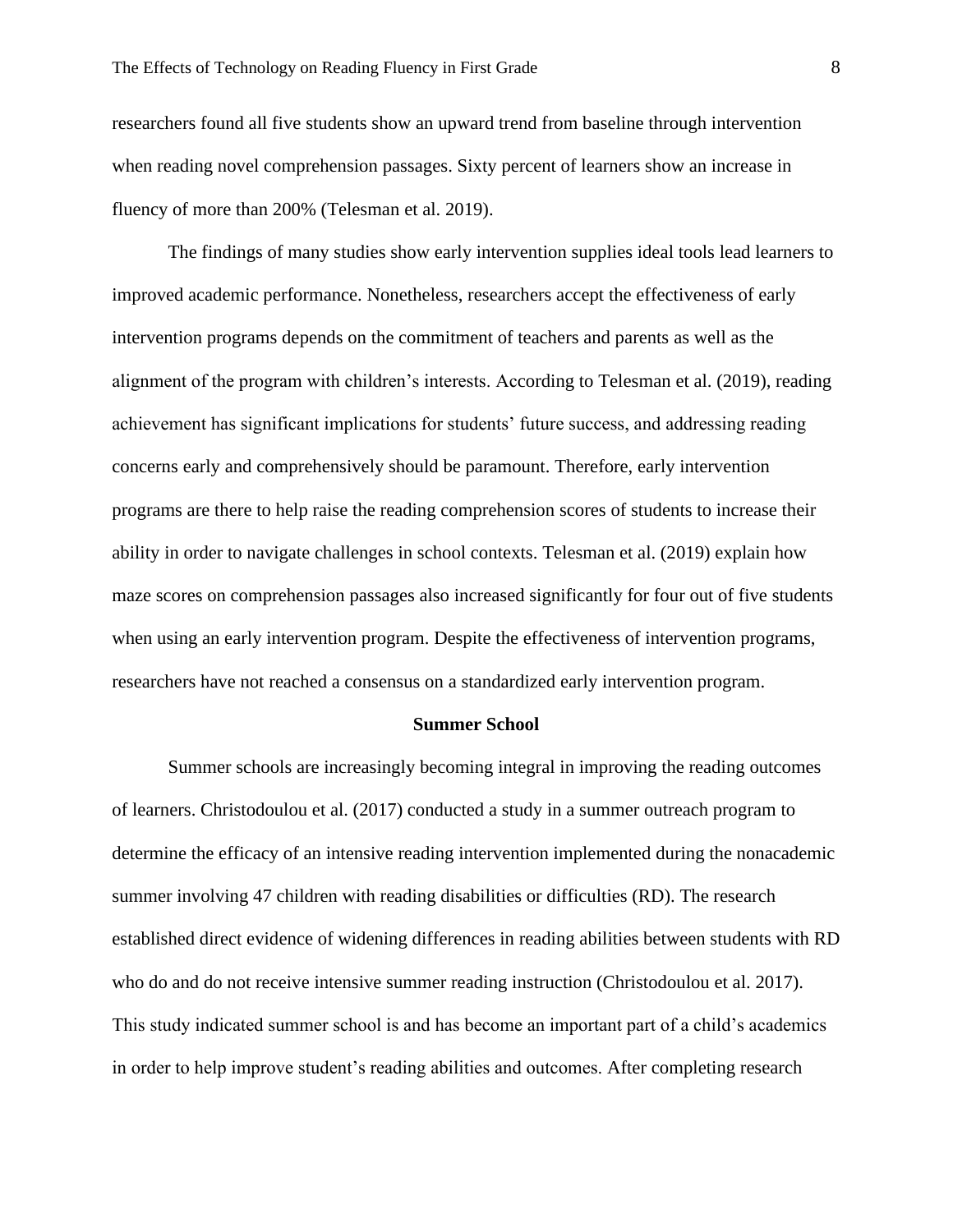Christodoulou et al. (2017) results show improvement in many areas after completing both the pre-test and post-test. The experimental group demonstrated gains in real-world reading, untimed pseudo reading, and oral fluency reading. While the control group showed little to no improvement in the same areas.

Similarly, Bayless et al. (2018) learned the READ intervention, in which students received books to take home for the summer paired with a teacher-scaffolded intervention, effectively increased reading comprehension for students attending high-poverty schools. This study took place in a summer reading program in Denver, Colorado. These findings show summer schools have become an important part of raising students' commitment to academics and helping to raise their overall academic success. Data demonstrated 66% of participants showed improvement in increased reading comprehension (Bayless et al. 2018). Regardless of it being a vacation period for learners, failing to provide summer school and tutoring for struggling students during summer holidays can have unfavorable effects on their academic performance due to summer break increasing the reading difficulties they are already facing.

Other researchers have also found summer reading programs to be beneficial. Albee et al. (2019) demonstrated a three-year summer intervention, "Dig into Reading," for pre-first-grade through pre-third-grade students. The intervention provides significant mechanisms for improving learners' literacy skills. This took place in River School District in a Midwestern Town. According to Albee et al. (2019), "the results of the Dig into Reading intervention showed participating students retained at least 30%–67% more reading ability based on reading level than students in the baseline group who did not participate" (p. 291). These findings show the benefits of summer schools in achieving the academic improvement of young learners. Likewise, they emphasize summer reading programs help learners continue their fluency and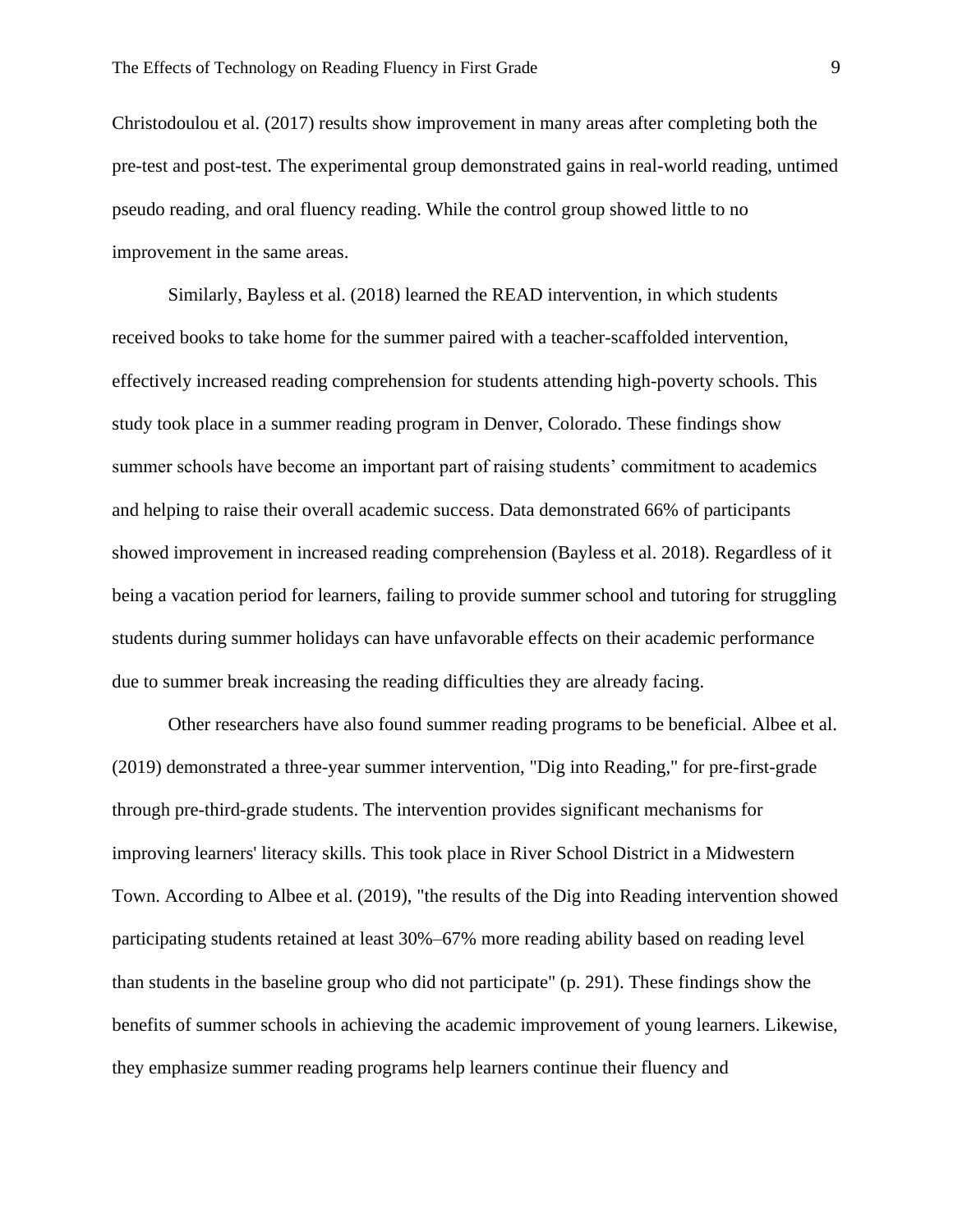comprehension skills because they allow students to recollect many ideas they have been introduced to in the regular school year. Tutoring is not always offered all year round, according to Bayless et al. (2018), tutoring is offered throughout the academic year but not during the summer months. Not offering tutoring all year round has disagreeably affected the academic performance of students.

Thus, summer schools and summer intervention programs support the value of creating and offering to raise the reading scores of different learners. The authors make it clear providing tutoring during the summer months is not only effective but also creates appropriate ways for improving the academic performance of students. The authors raise the idea of having intervention programs in schools to boost the educational outcomes for all students.

Bayless et al. (2018) demonstrate how after school programs can create interventions which act as summer schools. For instance, an ASP that creates interventions can embed GR8 Readers (a reading intervention program) into the ASP to help children build a home library and increase reading skills and enjoyment through access to age- and content-appropriate books (Bayless et al. 2018). The idea behind the home library is for students to read more frequently during summer months in order to improve their reading scores and learning outcomes regarding reading and literacy. Although ASP's have been criticized in different contexts, they have become integral in promoting learners' academic outcomes and boosting their comprehension and reading skills in different contexts. Instead of using summer months to give students a break from academic activities, parents, teachers, and academic institutions should work together to encourage students to do more summer reading or participate in academic intervention programs (Albee et al. 2019). Providing after school programs for struggling students will improve the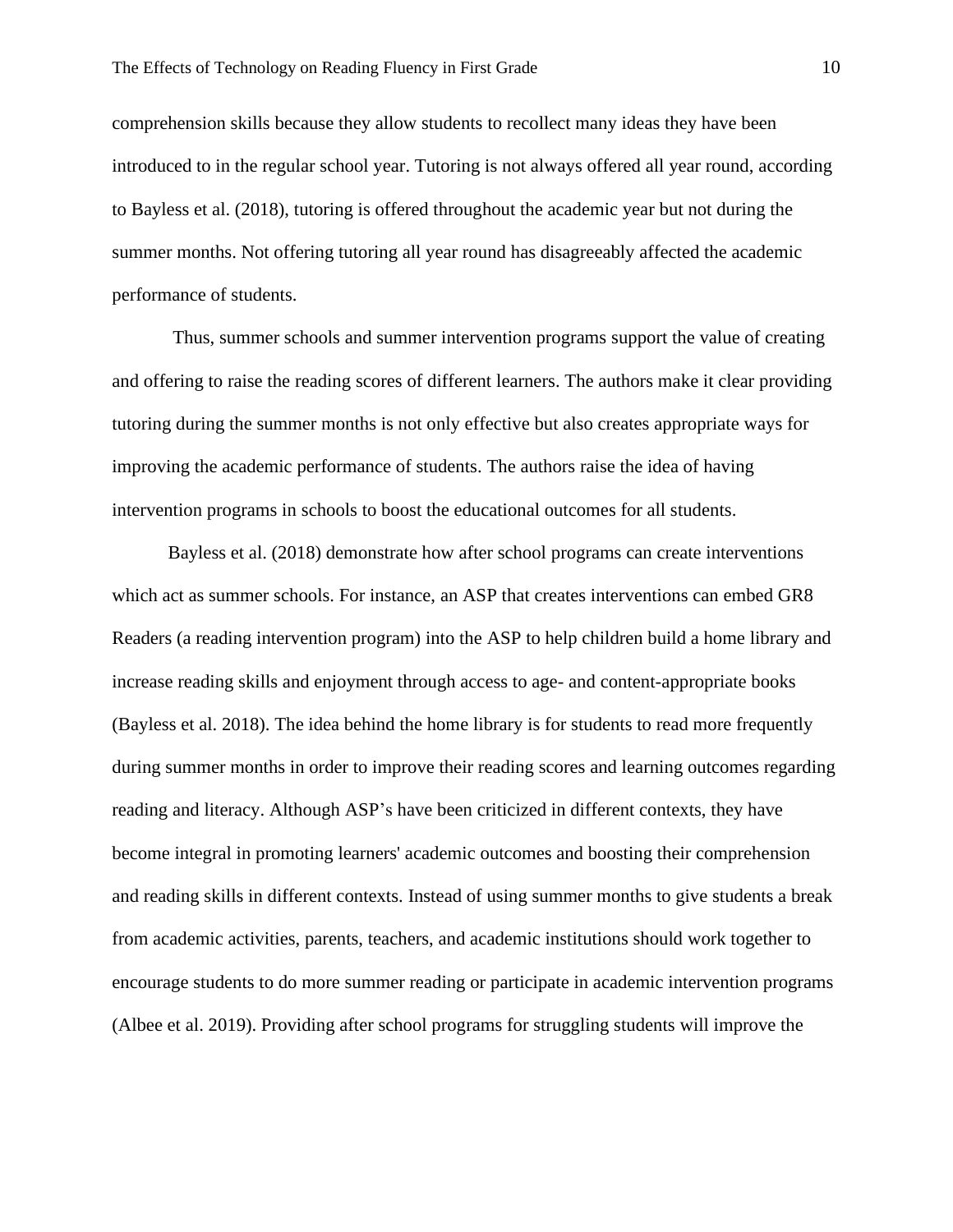academic outcome of learners to develop programs to retain their skills and academic prowess during the summer months.

#### **Technology in Education**

Technology has become a revolutionary trend in education because it has changed the normal practices characterized in the education sector. Technology shapes how instructions are delivered as well as the interactions between learners and educators. Thus, this section outlines the role of technology in education and the revolutions it has created.

Many features of technology have been introduced into the education world to improve academic performance and nurture the skills and capabilities of learners. For example, computerized reading programs are increasingly revolutionizing the education sector. According to Kasperski et al. (2019), "computerized reading training programs, which provide a personalized learning environment, matching the reading profile of each participant, may be beneficial not only for children's progress in reading but also for their reading self-concept (RSC)". The author demonstrates how technology has become integral in boosting children's academic progress and increasing their self-awareness in academic settings. Kasperski et al. (2019) employed a sample of 130 Hebrew-speaking students (all native speakers), 69 (53.1%) boys, and 61 (46.9%) girls, in the second and third grade (56 and 74, respectively). The study took place in three classrooms in Northern Israel. The research findings "support a direct link between reading training and RSC. Reading training and RSC is demonstrated by training reading using a computer-based program adapted to the reader's level and pace, it is possible to obtain gains in RSC" (Kasperski et al. 2019). These findings indicate computerized reading programs not only inspire learners to overcome their reading difficulties but also individualize the reading process to match their capabilities and skills.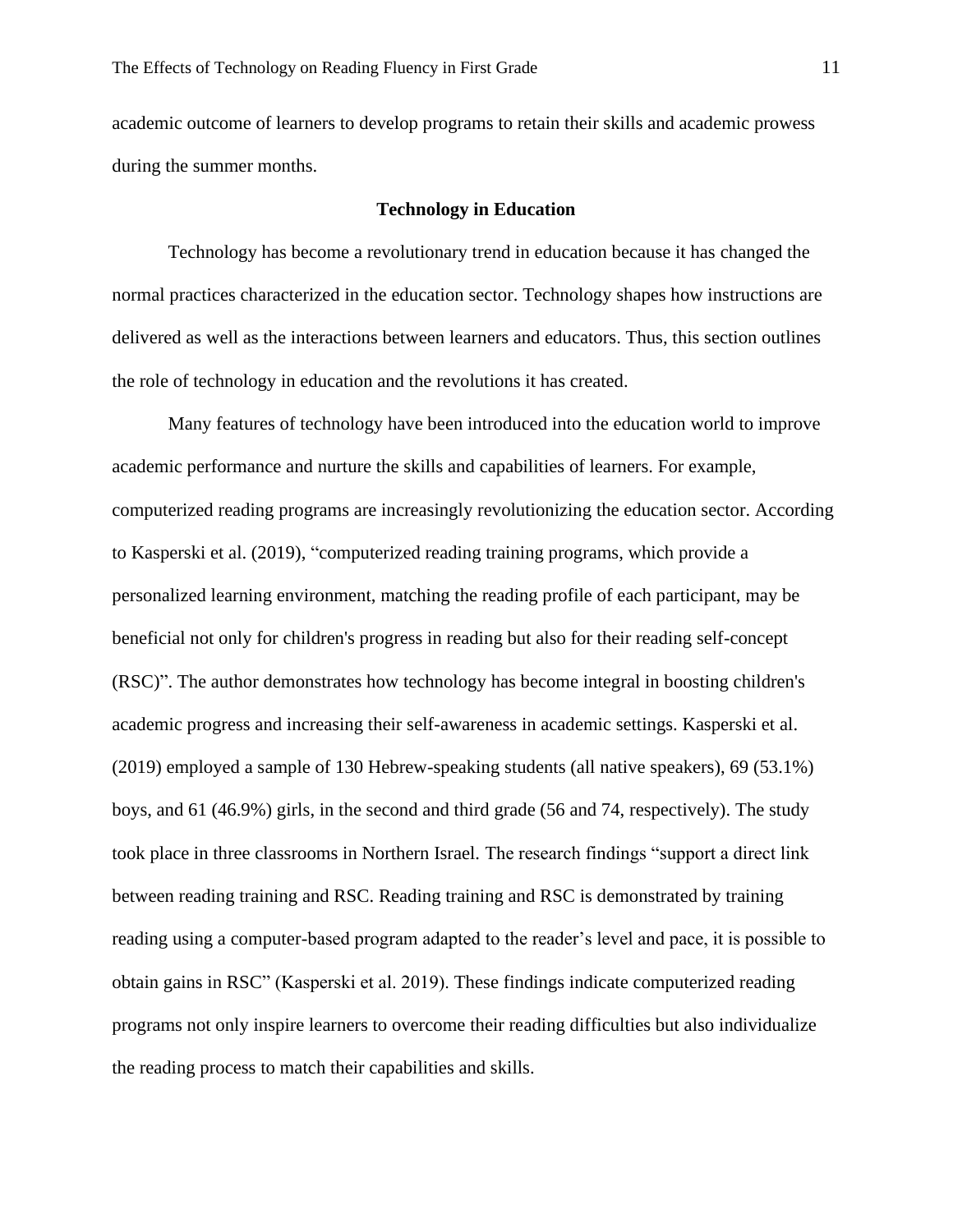Technology has also spearheaded the introduction of digital books to redefine learning practices. Digital books, such as e-books, story apps, picture book apps, and interactive stories, are narratives presented on touch screens with multimedia and interactive features (Kucirkova, 2019). The growing popularity of digital books has transformed education in many ways. In a Canadian study of 17- to 26-month-olds that compared electronic books and print books, children learned more new words and displayed more engaged and socially desirable behavior when reading the digital books (Kucirkova, 2019). Kucirkova holds digital books are technological revolutions which are steadily redefining the interactions between students and reading materials. Digital books also redefine how students process information from different books.

Similarly, a review of the utility of digital books for supplementing literacy teaching outlined the positive benefits of digital books for children's emergent literacy skills (Kucirkova, 2019). The positive benefits demonstrate how digital books have increased the relevance of technology in education because they create mechanisms centered on improving learning outcomes. Based on the findings of Kucirkova, digital books should be implemented in every aspect of formal and informal learning to improve the willingness of students to learn and increase their participation in academic activities.

Moreover, computer- and tablet-assisted interventions are increasingly becoming revolutionary forces in the education domain because of what they seek to achieve. Papadakis et al. (2018) used a sample of 365 students from 21 kindergarten classes who were randomly assigned to two intervention groups and a business-as-usual control group. According to Papadakis et al. (2018), "computers and especially tablets, when combined with the use of developmentally appropriate software into the children's daily routines, may provide a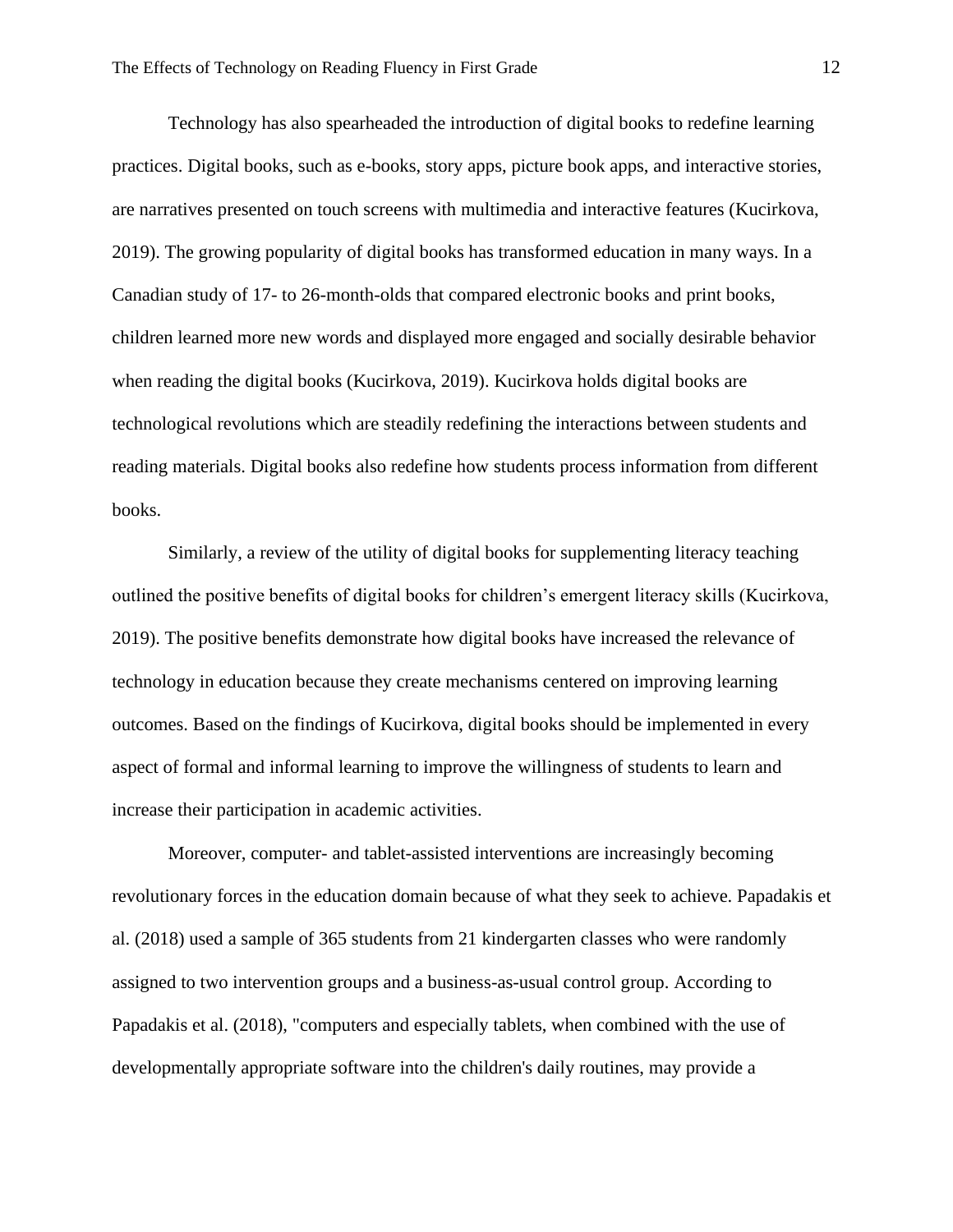substantial contribution to early childhood students' comprehension of numbers" (p. 1849). The study's findings demonstrate how technology has created appropriate learning conditions and environments which map the learning needs of students into academic contexts to boost their academic outcomes. The study's findings not only demonstrate how technology is revolutionizing learning but also provide insights into the devices which are redefining learning practices. Kim (2015) also shows the correlations between technology and improved academic performance using a sample of 143 children from Korean kindergartens. Kim (2015) outlines how technology increases students' comprehension and reading skills because it introduces them to conventional English words and receptive vocabulary and improves their ability to identify new vocabularies or apply them. Thus, the existing literature provides significant insights into the ideal role of technology in the education sector.

Technology has become integral in education because it redefines the reading fluency and comprehension of learners. According to Gibson et al. (2014), a repeated reading intervention on oral reading fluency (ORF) and comprehension on generalization passages for eight first-grade students with reading risk demonstrated a supplementary computerized fluency intervention could improve reading fluency and comprehension capabilities. The findings of Gibson et al. (2014) study have motivated educators and parents to realize the value of computerized tools in learning, including the goals they seek to achieve in different contexts. In Gibson et al. (2014) study the results show these students increase in oral reading fluency from phase l starting at 23.1 words correct per minute and then improving in phase ll to 39 words correct per minute. Gibson et al. (2014) hold that ORF and comprehension increase with the application of a supplementary computerized fluency intervention because it provides repeated tasks to shape the mastery skills of learners.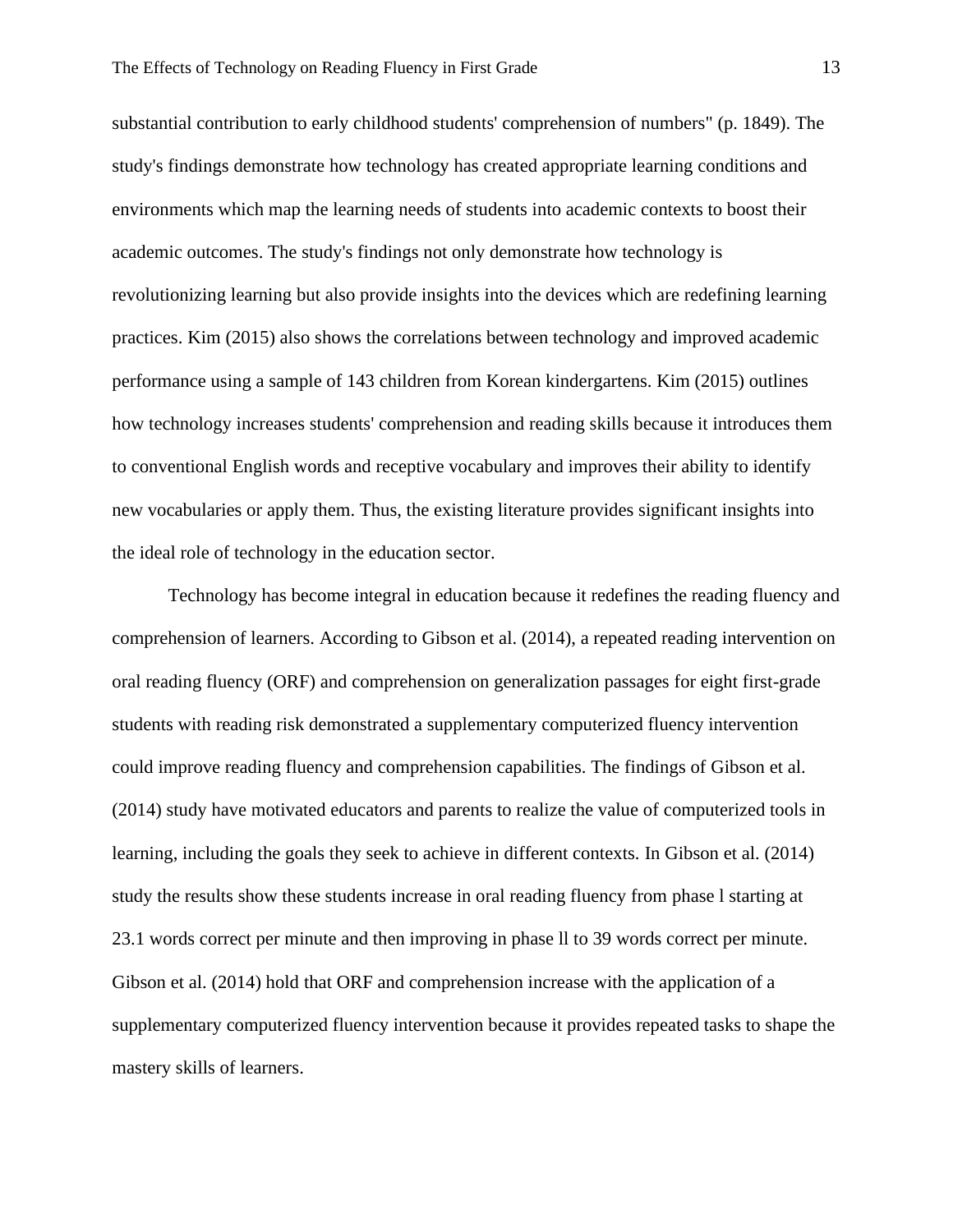Besides computerized programs, the use of electronic technology and dynamic testing is used to overcome the limitations of conventional static testing and adapt more closely to children's individual needs (Touw et al. 2019). The use of electronic technology has created virtual and e-learning environments that have significantly improved the academic performance and learning outcomes of children. Touw et al. (2019) conducted a study in the Netherlands which indicated students who needed fewer graduated prompts can solve series completing problems accurately, this predicted the child's performance on mathematics and reading tests would be higher.

Thus, the acceptance of electronic technology has transformed teaching practices and instructional strategies, leading to improved academic performance and enhancing learners to interact in academic activities. The findings demonstrate the role of technology in education is steadily evolving to improve its relevance and effectiveness to the learners' interests.

#### **How Technology Motivates Students**

Technology has been linked to student motivation in learning and academic domains. The e-learning environment it creates has increased motivation and the interests of children in education. For example, digital books provide an appropriate form which increases learners' motivation through the interactions they have with the text. Similarly, interactive features incorporated in books have enabled children to understand the main storylines and the link between the story and other games. Digital books motivate learners because they create personalized reading experiences through embedded algorithms (automatic personalization) or a reader's active contribution of content (agentic personalization) (Kucirkova, 2019). Personalized interactivity and multimedia features position the child as a collaborator, storyteller, or author of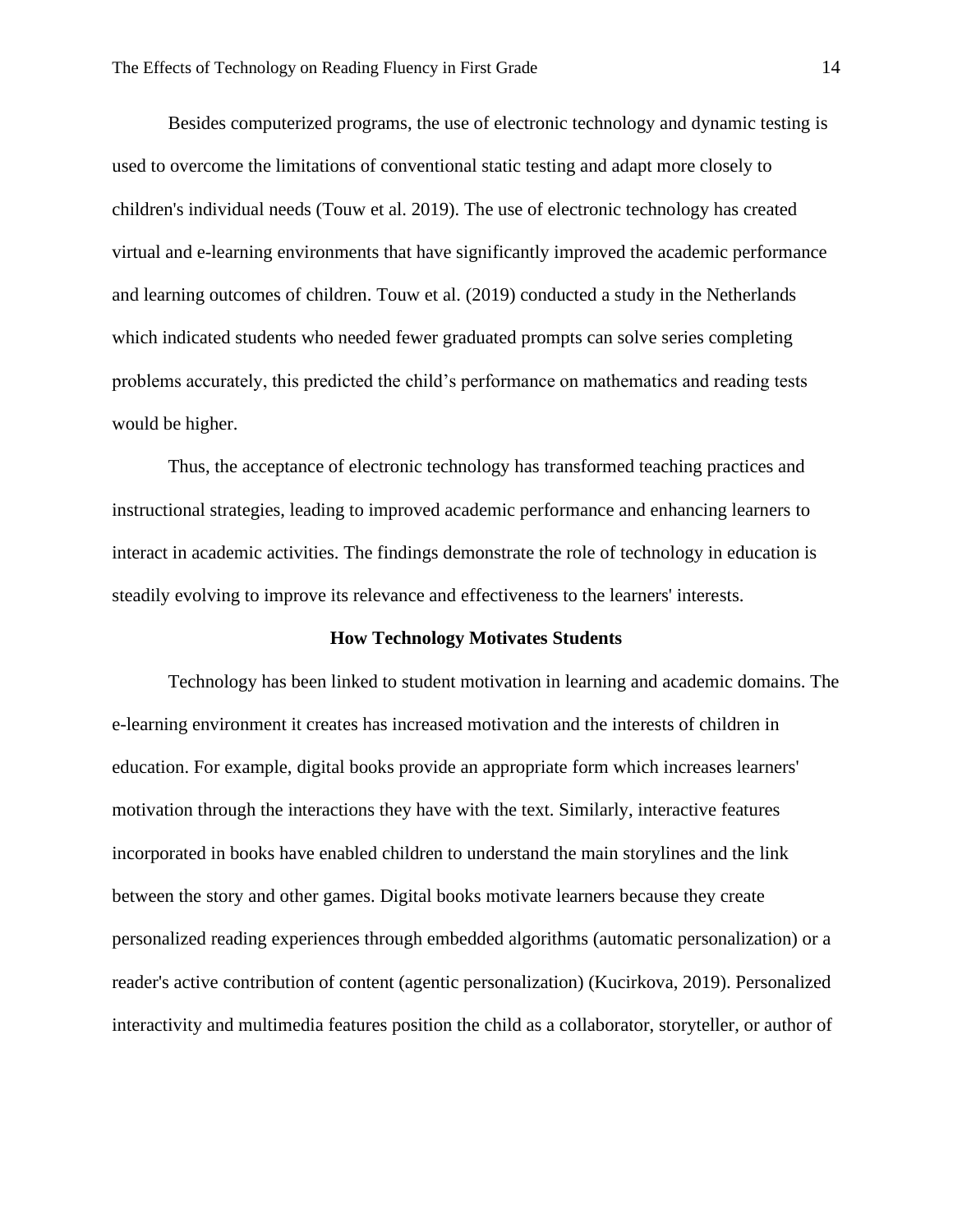the story and support a positive reading atmosphere at home (Kucirkova, 2019). These elements are outlined in the dynamic e-reading model diagram below. (See Figure 1.)



*Figure 1.* A dynamic model of children's e-reading. Retrieved from Kucirkova, (2019).

Technology is also a great motivator for learners because of the dynamics it introduces in the learning environment. According to Touw et al. (2019), teachers often use interactive boards, video support, tablets, and mobile technology to assist their teaching in present-day education settings. These interactive boards, video support, tablets, and mobile technology have increased students' motivation because they create an engaging learning environment to improve their interests in learning. For example, interactive boards and technologies set students' individual needs in the learning contexts to improve their interests in learning and increase their motivation to tackle diverse reading challenges. Touw et al. (2019) mentions how focus on technology for students can introduce a student-centered system, which problem solving and critical thinking are encouraged and students are able to address personal learning needs. Individualized computer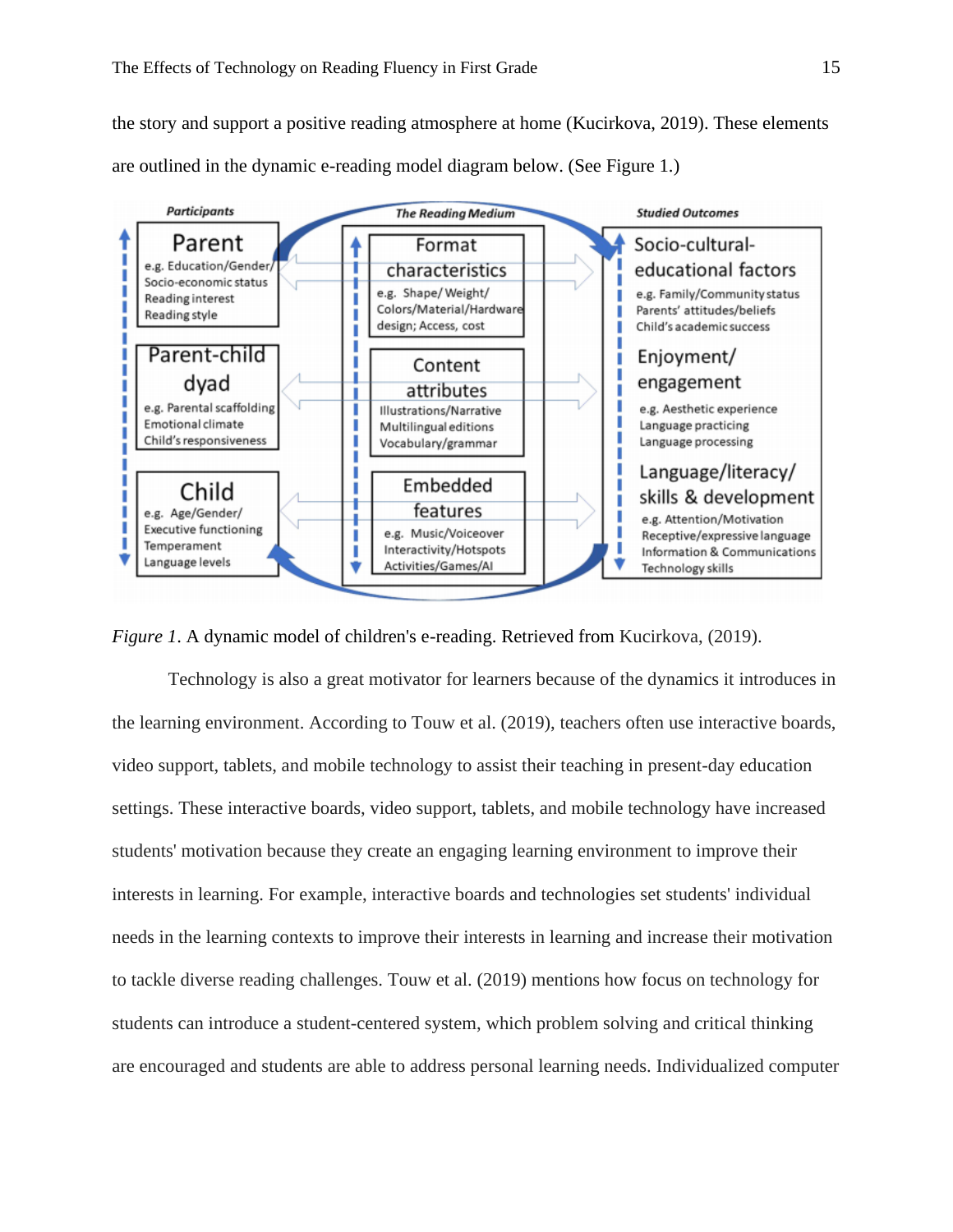instruction encourages motivation and increases student's commitment to learning and addressing academic challenges.

The introduction of video games has also increased student motivation and shaped their interests in learning. Educational games can construct real-life learning situations and achieve meaningful learning in the process of interactions between learners and games (Zeng, Parks, & Sheng, 2019). Zeng et al (2019) conducted a literature review in which they found educational games to be an exciting and attractive learning environment for young students, games made learning more fun and interesting which led to students improving in reading and mathematics. Thus, games inspire motivation because they improve learners' critical thinking skills by allowing them to map real-life situations in addressing academic challenges. Games stimulate learning motivation because students are obsessed with playing video games; using academic games increases learners' motivation levels and willingness to tackle academic problems.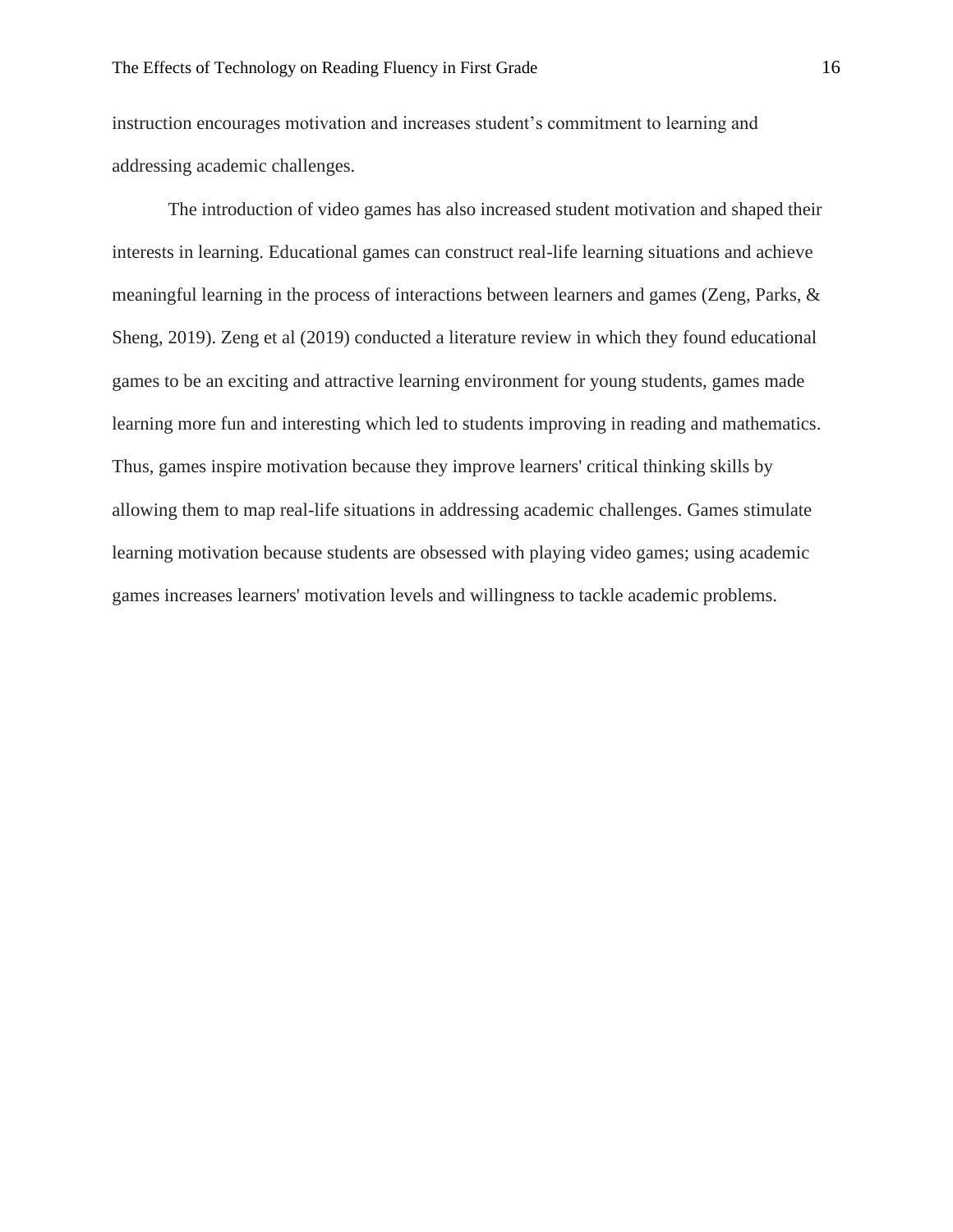#### **Methods**

# **Participants**

The participants in this study were first-grade students at South O'Brien Elementary School in a rural community in Primghar, Iowa. The school district is made up of 89% Caucasian students, 8% Hispanic students, 2% multi-racial, and 1% African American. Forty-four percent of students come from a low-income household. Sonnenschein et al. (2010) indicate how students from low-income and minority families often have more limited exposure to text and prior experiences. Limited exposure to text may indicate these students have less access to appropriate reading leveled texts and may also affect reading fluency.

This action research project was conducted at South O'Brien Elementary in a first-grade classroom. The following information was gathered using the schools JMC database. The students in this action research project consist of ten first-grade students, four students were girls and six students were boys. Nine of the students were considered Caucasian, one student is multi-racial. Three students are on IEPs (individualized education plan) in speech, reading, and math; they received special education services from a speech therapist and the elementary special education teacher during the regular school year. Four students are in a small title reading group. The remaining three students do not receive reading guidance other than what is offered in the regular classroom.

#### **Intervention**

To conduct this action research project students were split into two groups, one of which was the control group; this group used intervention fluency games and repeated readings. The experimental group completed an intervention using the iPad application EPIC! The intervention was done four times a week for fifteen minutes during a two-week time period.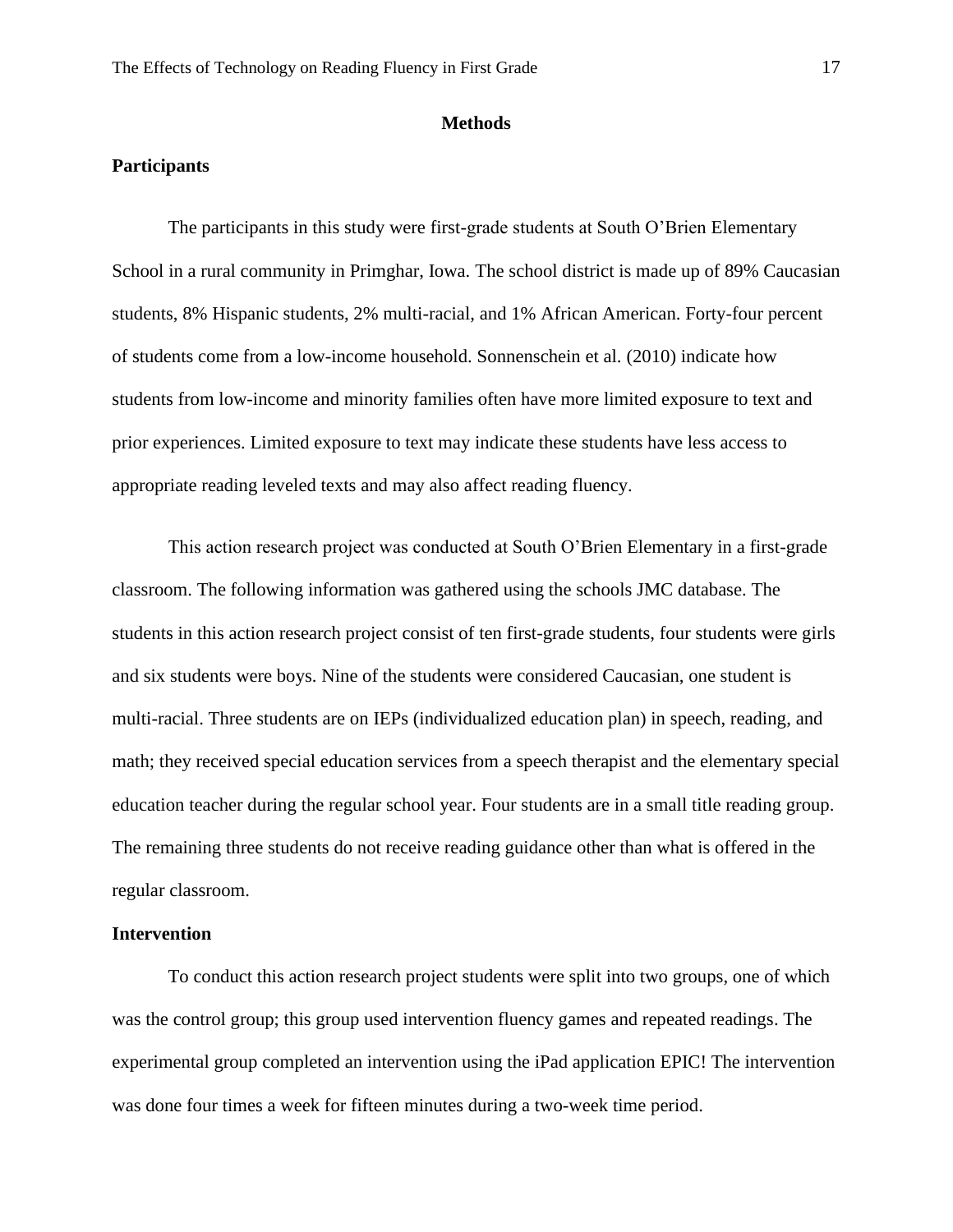#### **Measures and Data Collection**

The measurement tool being utilized was a formative assessment passage taken from the FASTbridge website. FASTbridge is a website used by teachers in Iowa to help determine a child's reading score. Three curriculum-based measurement reading passages was used as a baseline to determine where the students began before the intervention. The same passages were used to determine the growth students made after the intervention was completed.

The application EPIC! was used as the independent variable for five of the students in 2020-2021 summer school. The dependent variable was fluency or correct words read per minute. Fluency is measured using three FASTbridge CBMreading assessment passages. These passages are at the first-grade level, and each passage is given to the student to read for oneminute. The researcher pays attention to any miscues, mistakes, or replaced words while the student reads. The FASTbridge website then generates a score on how many words correct per minute each student read using the number of words read minus the number of mistakes made for each passage. The data collected is quantitative.

#### **Validity and Reliability of the Measurement tool**

The CBMreading passages used from FASTbridge learning can be considered reliable via researched evidence which this evaluation shows reading improvement/development and predicts scholar overall performance on tests. The layout of the assessments and the passages can be aligned with sensitivity and application. Salvia et al. (2013) states that reading screening assessments should correspond of at least .80, tests utilized for progress monitoring should correspond of at least .70, and assessments used to make decisions regarding special education eligibility should have at least .90. Using the CBMreading passages for the measurement tool is a valid and reliable choice (Soutor, 2015).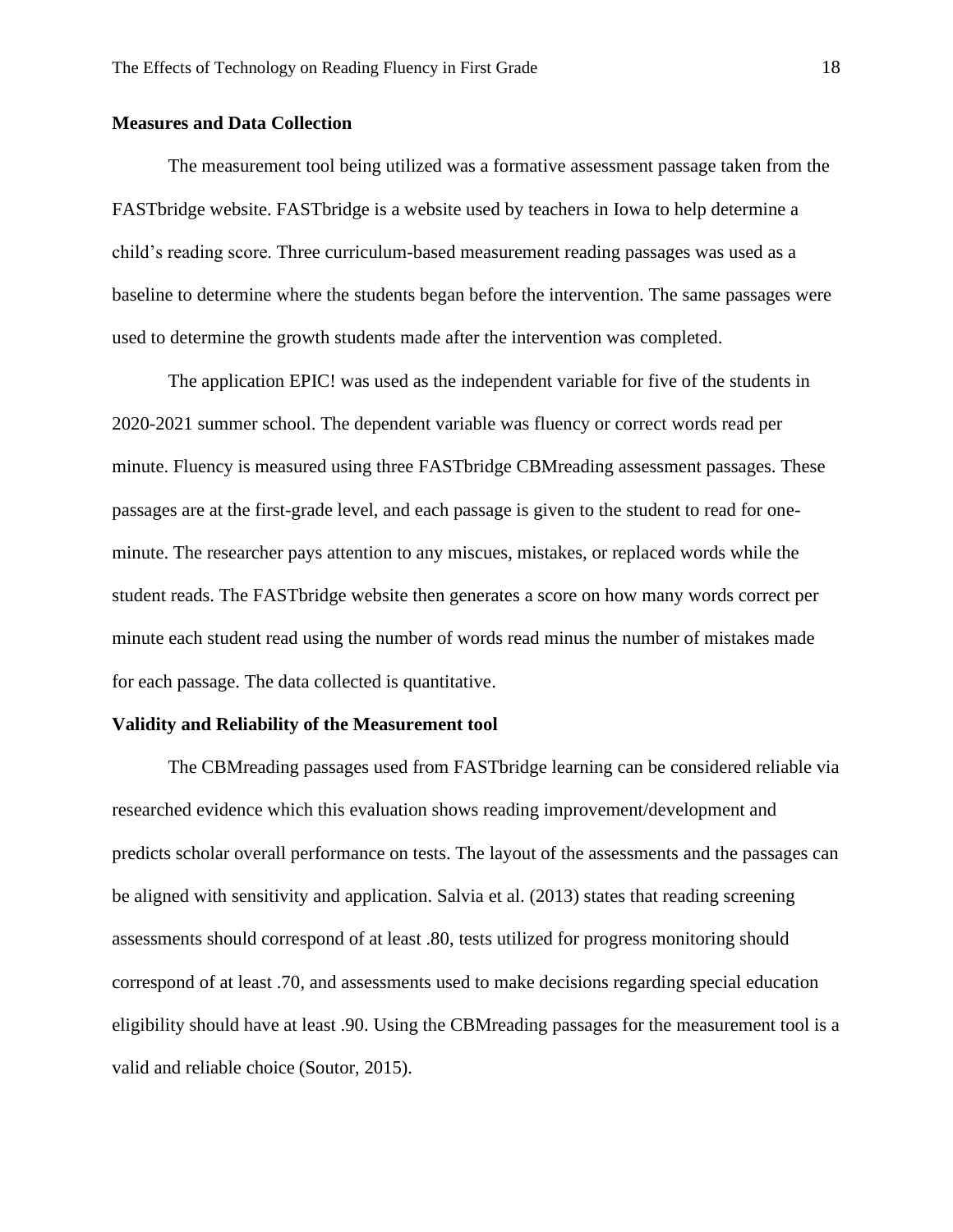# **IRB Approval**

It was determined IRB approval would be needed in order to complete this action research project because this intervention was done in addition to summer schooling. The federal code 46.104 (2018) indicated any research conducted in a common educational setting, and specifically normal educational practices does not have adverse impact on students' opportunity to learn. Due to federal code 46.104 IRB approval was needed because it is not considered normal practice. A permission slip was sent home with each participant notifying the parent of the action research project taking place in the first-grade summer school classroom. Permission slips were given to all twelve of the students with ten being returned prior to the study taking place. IRB approval was granted from the Institutional Review Board at Northwestern College.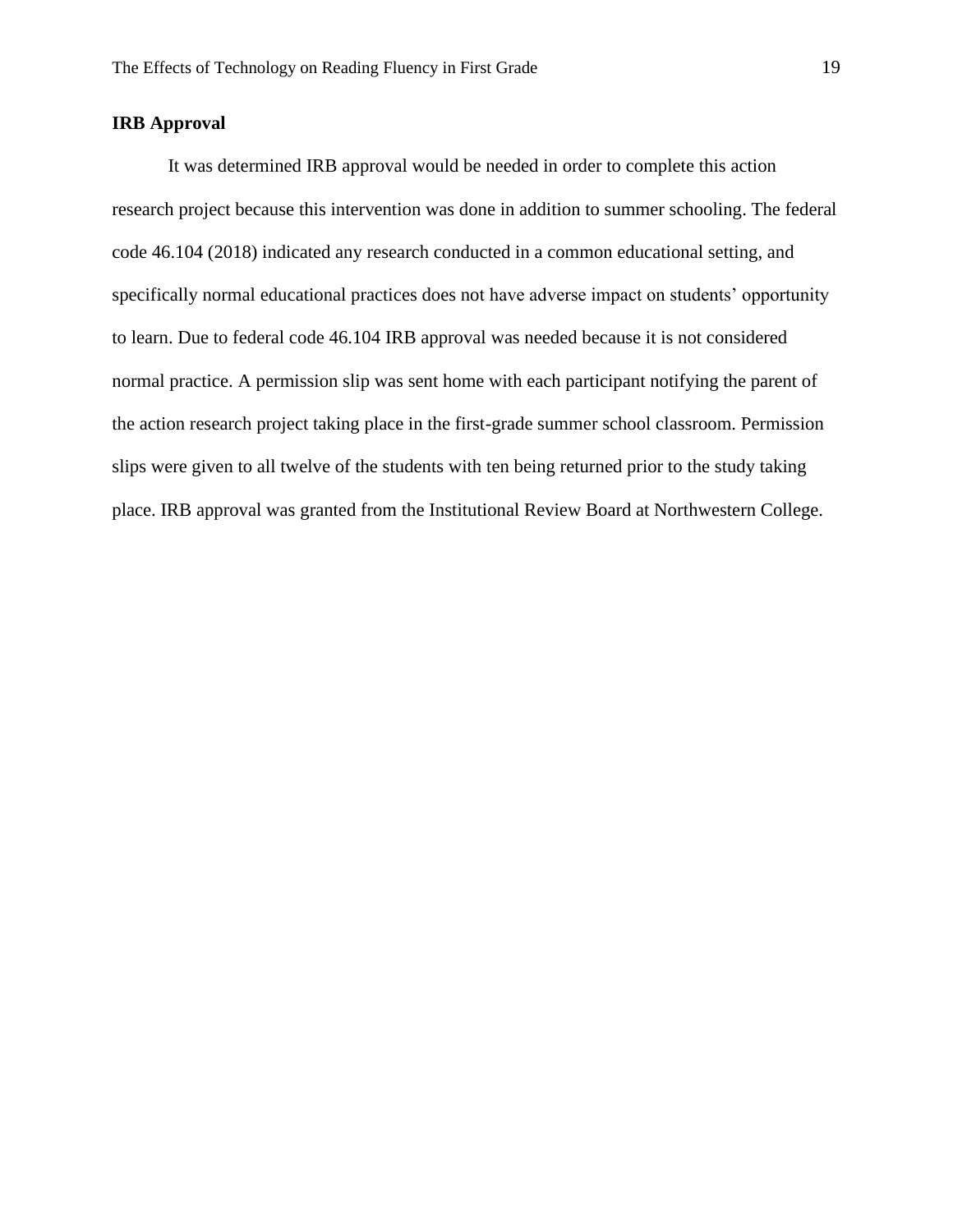#### **Findings**

## **Data Analysis**

The independent variable in this action research project was using the iPad app, EPIC!. The dependent variable used was the FAST CBMreading passages to evaluate how students' fluency skills grew over the two-week time period. The results show how the control group compares to the experimental group using correct words read per minute (WPM). The researcher shows pre-test results from each group in Table 1 and post-test results in Table 2. Lastly, the researcher shows the average scores of both groups comparing the pre-test results to the post-test results in Table 3.

The data shown below in all three tables indicates that students in the control group made more growth in fluency than the students in the experimental group, this group used EPIC! as the intervention. The students in the control group show growth on average in all three CBMreading passages. Their pre-test average scores are as follows: passage 1: 44.6, passage 2: 45.8, and passage 3:37.4. The average scores of their post-test are as follows: passage 1: 49, passage 2: 53.2, and passage 3: 48.8, numbers that demonstrate growth on all three passages. On the other hand, the experimental group shows fluency growth in two of the three passages but only slight growth compared to the control group. Their average scores on the pre-test are as follows: passage 1:42.2, passage 2:44.4, and passage 3:37.2. Their average scores on the post-test are as follows: passage 1:43.8, passage 2:45, and passage 3:36.4.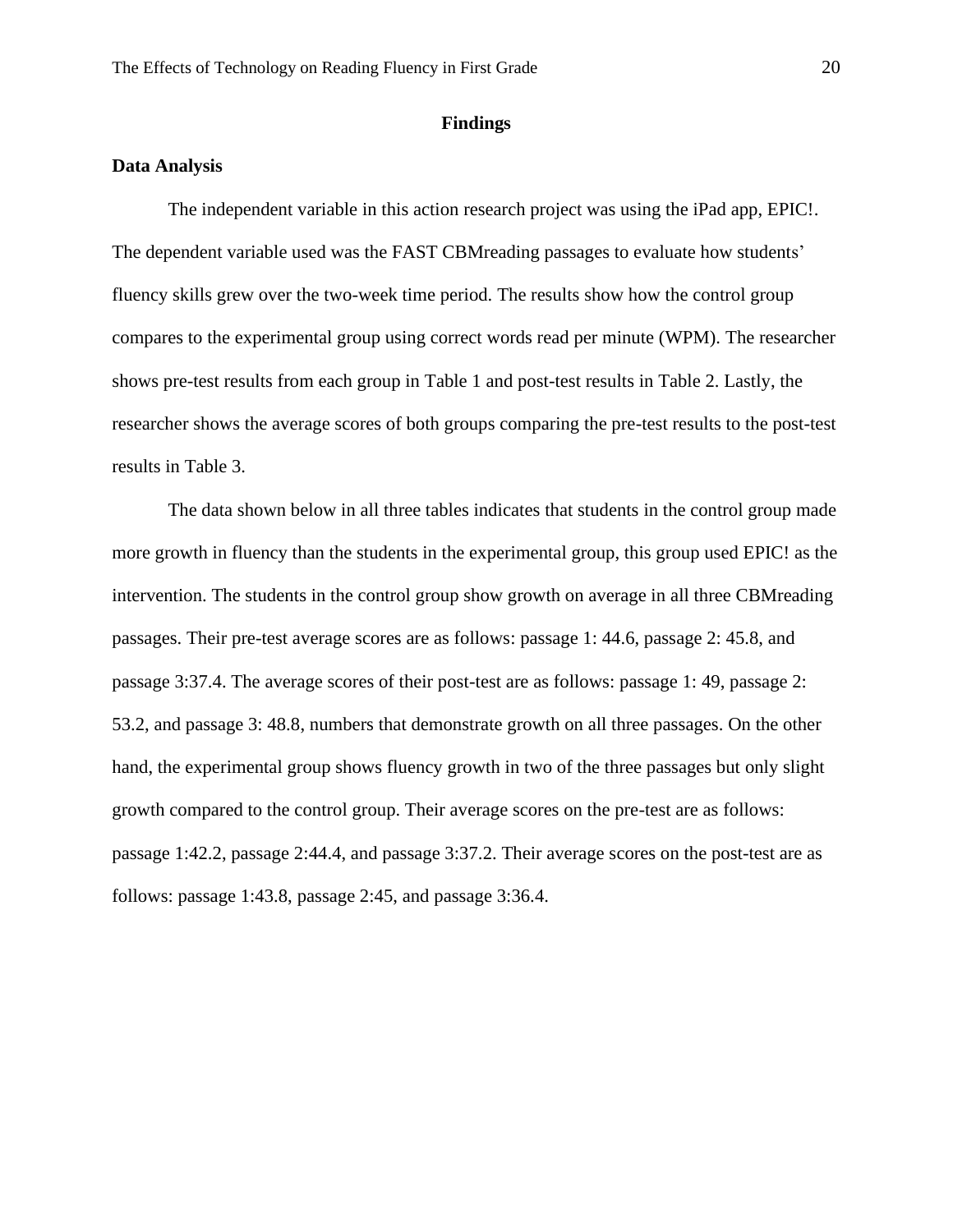



Table 2: Post-test Results



Table 3: Average scores from pre-test compared to post-test results

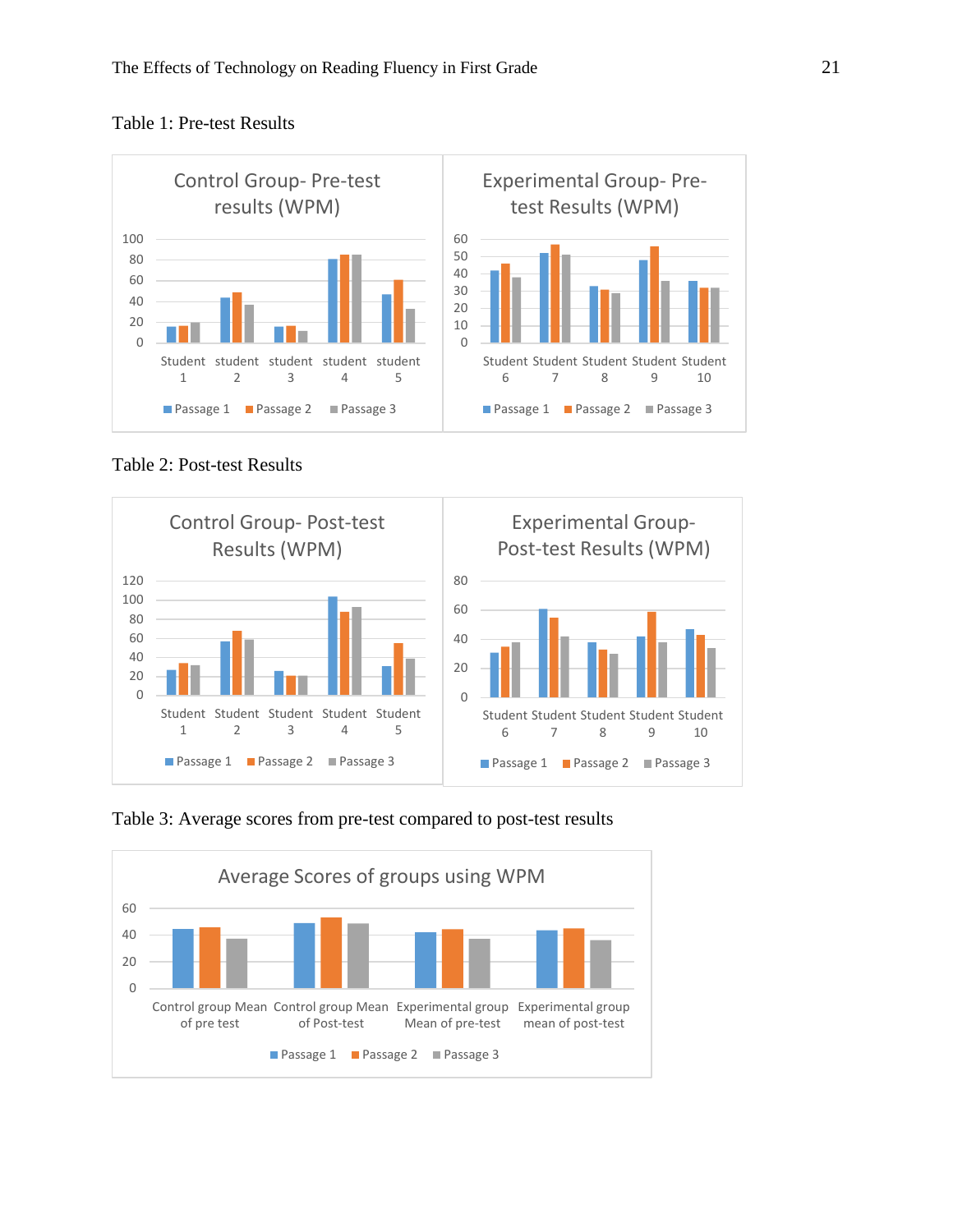# **Discussion**

#### **Summary of Major Findings**

The purpose of this study was to explore how the iPad application EPIC! could improve fluency skills in first grade students. The results of the pre-test to the post-test show statistically that students made more improvements in fluency if they were a part of the control group (the group that did not use EPIC!). However, the students in the experimental group still made slight improvement in passage one and passage two, though no improvement in passage three. Results indicate that students in the experimental group show only slight improvement in fluency of about +1 word correct per minute while the control group on average shows about +7 words correct per minute. Despite what the data suggests, the control group shows slightly higher scores on all three passages on the pre-test than the students in the experimental group (group using EPIC!). The control groups slightly higher scores could indicate that these students have slightly higher fluency skills.

It is necessary to address that the results from the CBMreading passages are specifically measuring words read correct per minute, which means that all replacements, mistakes, and mispronunciations are counted against the student. The data suggest that the iPad application EPIC! can only slightly help to improve reading fluency in young students while fluency games played with peers and supervised by a teacher can help to improve fluency in comparison to EPIC!

# **Limitations of the Study**

There are various limitations to the study that could affect the reliability and validity of the results. The sample group of the study was relatively small; the results may not speak for all subjects outside of the study. Another limitation that should be considered is researcher bias due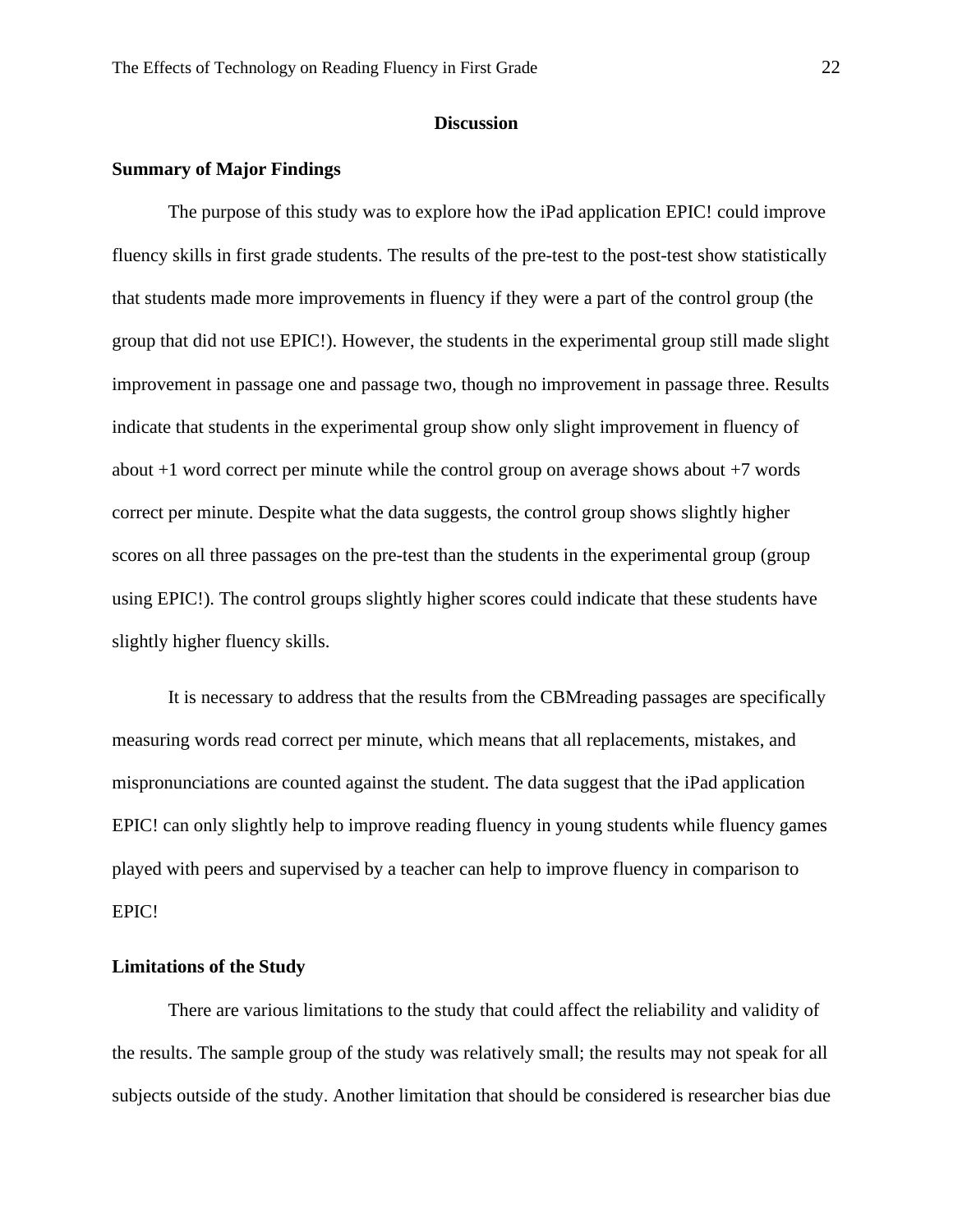to the fact of the researcher also being the lead teacher. The researcher could have given unintended instruction that could sway the results of the fluency testing measures.

The FAST CBMreading passages can also be considered somewhat of a limitation because it often flusters students because it is a one-minute timed reading. This pressure may result in the student rushing through the passage and missing words they may not usually miss. Another potential limitation of the study is the behavior of the students because the study all took place during summer school. Students may have less interest in doing their best because this was implemented into summer school classes rather than during the regular school year.

#### **Further Study**

Further study should be conducted with a larger sample group to determine the outcomes of more students in the first grade. A larger sampling may show that the iPad application EPIC! is not sufficient for students to use when it comes to improving fluency skills. It is also necessary that future research be conducted to not only measure fluency but also accuracy. With data showing performance in multiple areas, the researcher could identify what areas the students are growing in and what the students are struggling with. Future research may also be conducted during the regular school year rather than during the summer vacation months, potentially modifying the efforts that the students are willing to give and resulting in different findings.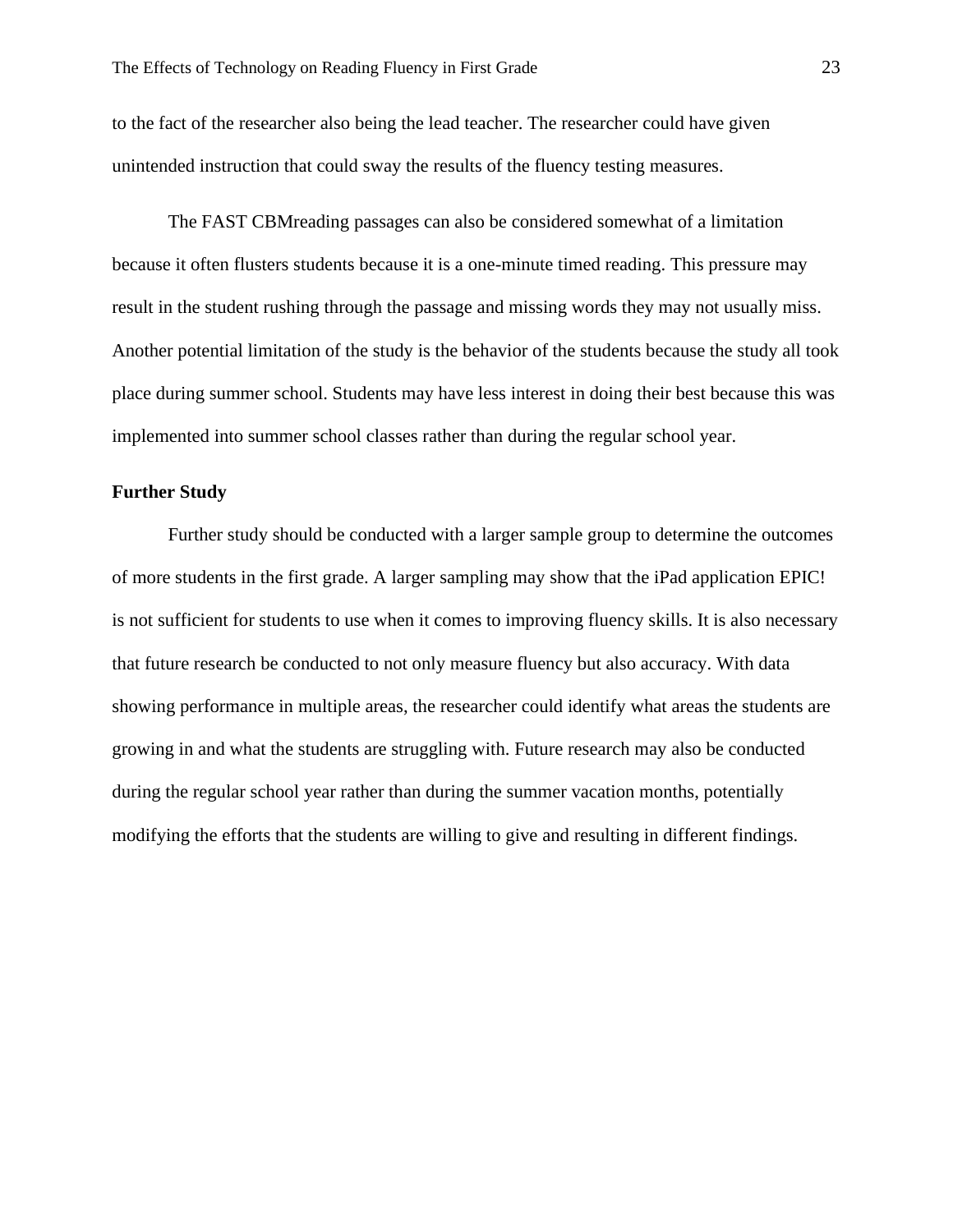## **Conclusion**

There are many different types of iPad applications which can be used to enhance young learners' reading skills. This study examines the effects of using the application EPIC! on firstgrade student's oral fluency skills. This study was designed to help classroom teachers decide how to improve students' fluency skills using iPad applications. This action research has helped to provide useful information and feedback needed for educators to better their strategies to teach fluency at a young age.

The findings of the study indicate that fluency games done with the teacher are more effective at improving fluency skills compared to using the iPad application, EPIC! Although, this action research shows that the application EPIC! may not be sufficient for advancing fluency, it provides a starting point for future research and shows how fluency games played with peers can improve reading skills compared to an iPad app.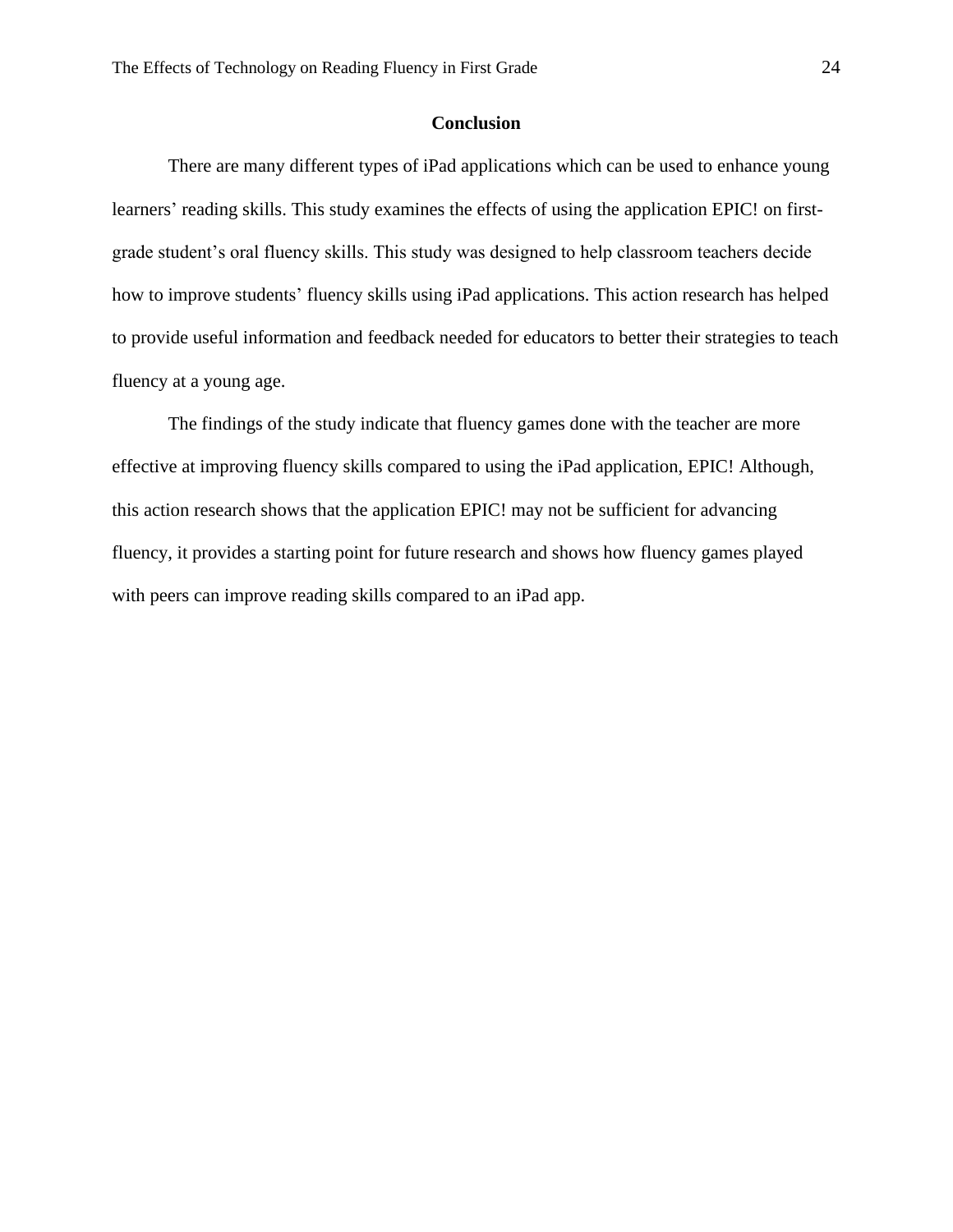#### **References**

- Albee, J. J., Smith, M. L., Arnold, J. M., & Dennis, L. B. (2019). Digging struggling students out of the summer reading slump. *Reading Teacher*, V73 N3 P291-299 Nov-Dec 2019.
- Bayless, S. D., Jenson, J. M., Richmond, M. K., Pampel, F. C., Cook, M., & Calhoun, M. (2018). Effects of an afterschool early literacy intervention on the reading skills of children in public housing communities. *Child & Youth Care Forum: Journal of Research and Practice in Children's Services*, 47(4), 537–561. https://doi.org/10.1007/s10566-018- 9442-5
- Christodoulou, J. A., Cyr, A., Murtagh, J., Chang, P., Lin, J., Guarino, A. J., Hook, P., & Gabrieli, J. D. (2017). Impact of intensive summer reading intervention for children with reading disabilities and difficulties in early elementary school. Journal of Learning Disabilities, 50(2), 115–127.<https://doi.org/10.1177/0022219415617163>
- Electronic Code of Federal Regulations, 46 USC & 104 (2021) https://www.ecfr.gov/cgibin/textidx?SID=18d0cf3b244f04d0d035bc047af0ff12&mc=tru e&node=se45.1.46\_1104&rgn=div8
- Gibson, L., Jr, Cartledge, G., Keyes, S. E., & Yawn, C. D. (2014). The effects of a supplementary computerized fluency intervention on the generalization of the oral reading fluency and comprehension of first-grade students. Education & Treatment of Children, 37(1), 25-51. http://www-proquest-com.ezproxy.nwciowa.edu/scholarlyjournals/
- Hess, S. A. (2014). Digital media and student learning: impact of electronic books on motivation and achievement. New England Reading Association Journal, 49(2), 35–39. Horne, J. K. (2017). Reading comprehension: a computerized intervention with primary-age poor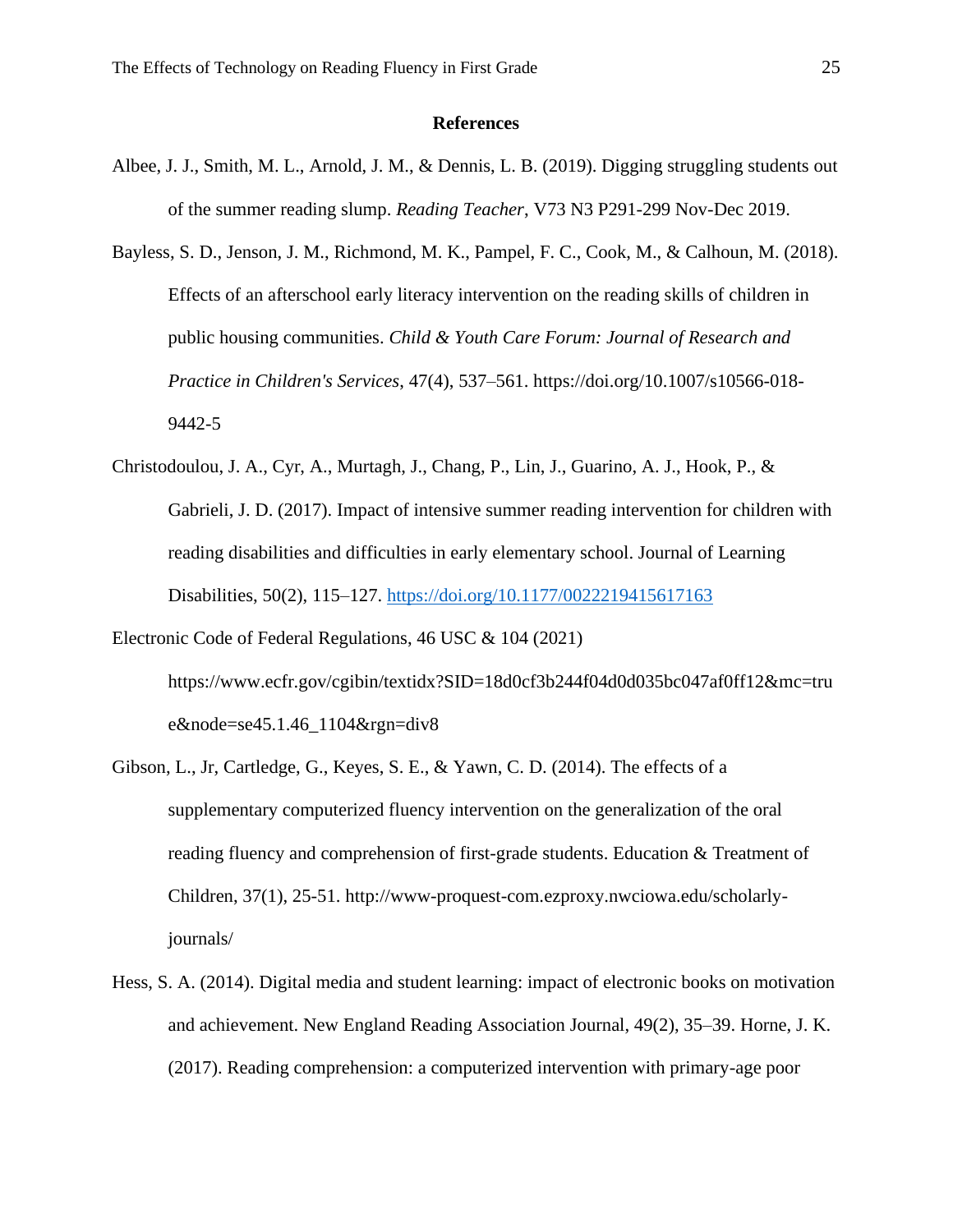readers. Dyslexia (Chichester, England), 23(2), 119–140.

#### <https://doi.org/10.1002/dys.1552>

- Kasperski, R., Shany, M., Erez-Hod, T., & Katzir, T. (2019). The short- and long-term effects of a computerized reading training program on reading self-concept in second and third grade readers. Research and Practice in Technology Enhanced Learning, 14(1), 1–19. <https://doi.org/10.1186/s41039-019-0102-7>
- Kim, Y.-S. G. (2015). Developmental, component-based model of reading fluency: an investigation of predictors of word-reading fluency, text-reading fluency, and reading comprehension. Reading Research Quarterly, 50(4), 459–481.

<https://doi.org/10.1002/rrq.107>

- Kucirkova, N. (2019). Children's reading with digital books: past moving quickly to the future. Child Development Perspectives, 13(4), 208–214. https://doi.org/10.1111/cdep.12339
- Messer, D., & Nash, G. (2018). An evaluation of the effectiveness of a computer-assisted reading intervention. Journal of Research in Reading, 41(1), 140–158.
- Papadakis, S., Kalogiannakis, M., & Zaranis, N. (2018). The effectiveness of computer and tablet assisted intervention in early childhood students' understanding of numbers: An empirical study conducted in Greece. Education and Information Technologies, 23(5), 1849-1871. doi: http://dx.doi.org.ezproxy.nwciowa.edu/10.1007/s10639-018-9693-7
- Reich, S. M., Yau, J. C., & Warschauer, M. (2016). Tablet-based ebooks for young children: what does the research say? *Journal of Developmental & Behavioral Pediatrics*, *37*(7), 585–591. https://doi.org/10.1097/dbp.0000000000000335
- Soutor, T. (2015, October 29). *Evaluating the quality of standardized assessments*. FASTbridge. https://www.fastbridge.org/2015/10/evaluating-the-quality-of-standardized-assessments/.